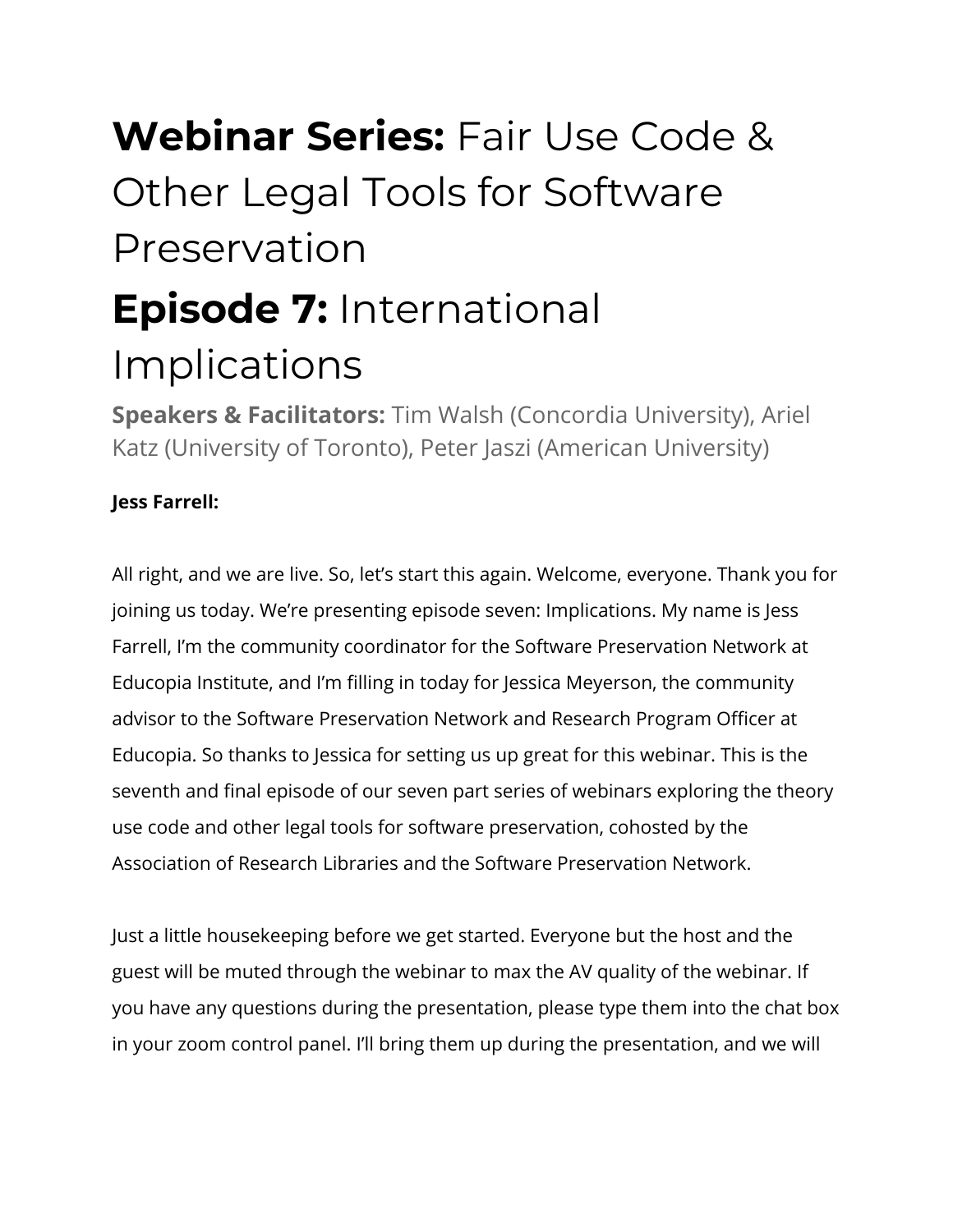also have time for questions at the end. Every episode will be recorded, transcribed, and posted to the spin website, freely available for all.

Today's discussion will take place with members of the code of best practices research team and esteemed guest Ariel Katz. Ariel Katz is an Associate Professor at the Faculty of Law, University of Toronto, where he holds the Innovative Chair in Electronic Commerce. Professor Katz received his LL.B. and LL.M from the Hebrew University of Jerusalem and his SJD from the University of Toronto. His general area of research involves economic analysis of competition law and intellectual property law, with allied interests in electronic commerce, pharmaceutical regulation, the regulation of international trade, and particularly the intersection of all of these fields.

Next is Tim Walsh. Tim is the digital preservation librarian at Concordia University. Prior to joining Concordia, Tim was a summer fellow at the Harvard Library Innovation Lab and a digital archivist at the Canadian Center for Architecture, where he developed a digital preservation program and software preservation projects to address issues of obsolescence for 30 years of digital design records.

Your research lead and facilitator for this episode is Peter Jazi of the Washington School of Law at American University. Peter is one of the originators of the fair use best practices movement, and is a co-author of the software preservation code of best practices.

Today, Peter, Tim, and Ariel will discuss why licensing isn't a viable solution to copyright issues and preservation projects with global reach, how U.S. fair use law applies to initiatives that involve foreign materials, how preservationists in other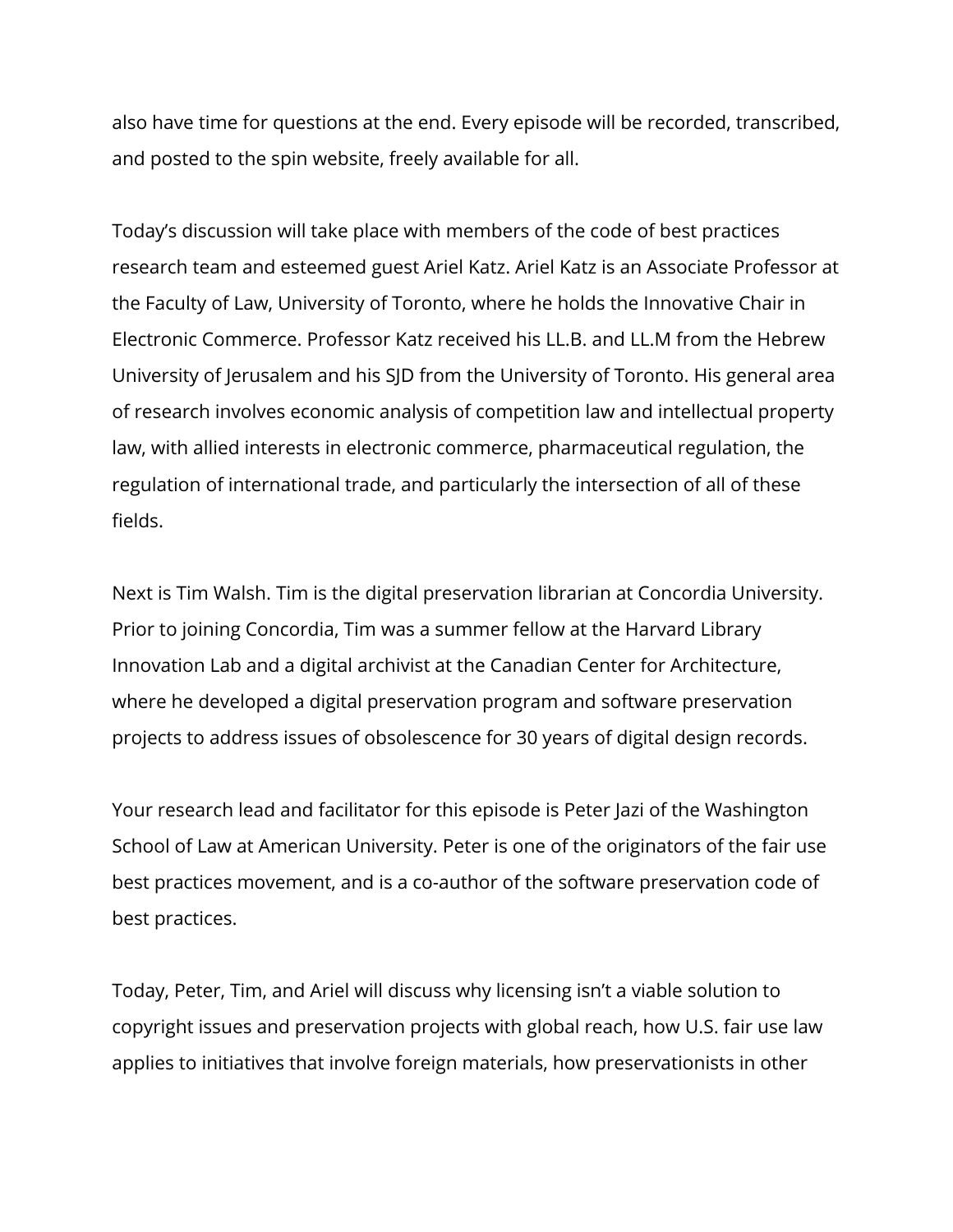countries can take advantage of local law and the code to advance their work, and the roles that they can play in advocacy for better and more flexible copyright [eclections 00:03:07].

And with that, I will turn it over to Peter. Thanks, Peter.

Peter, please unmute yourself, or I will… Here, I got it.

# **Peter Jaszi:**

Work now, let's try that. How about that? I hope I can be heard.

# **Jess Farrell:**

That's great.

#### **Peter Jaszi:**

Before I talk about anything substantial and before I turn the time over to our two wonderful guests, I wanted to say a special word of thanks to two groups of people who are part of this webinar today. First, the hardy hardcore who have been with us for all or most of the last seven weeks. I'm grateful those of you who've dropped in and out can, as you've heard, find the episodes that you missed live online. Now I also want to welcome several people who I know are joining us today, because the special topic to which we're going to turn in a few moments after I have made a very few brief introductory remarks, is the case study of Canadian law, and so a number of people form the Canadian archival community, software preservation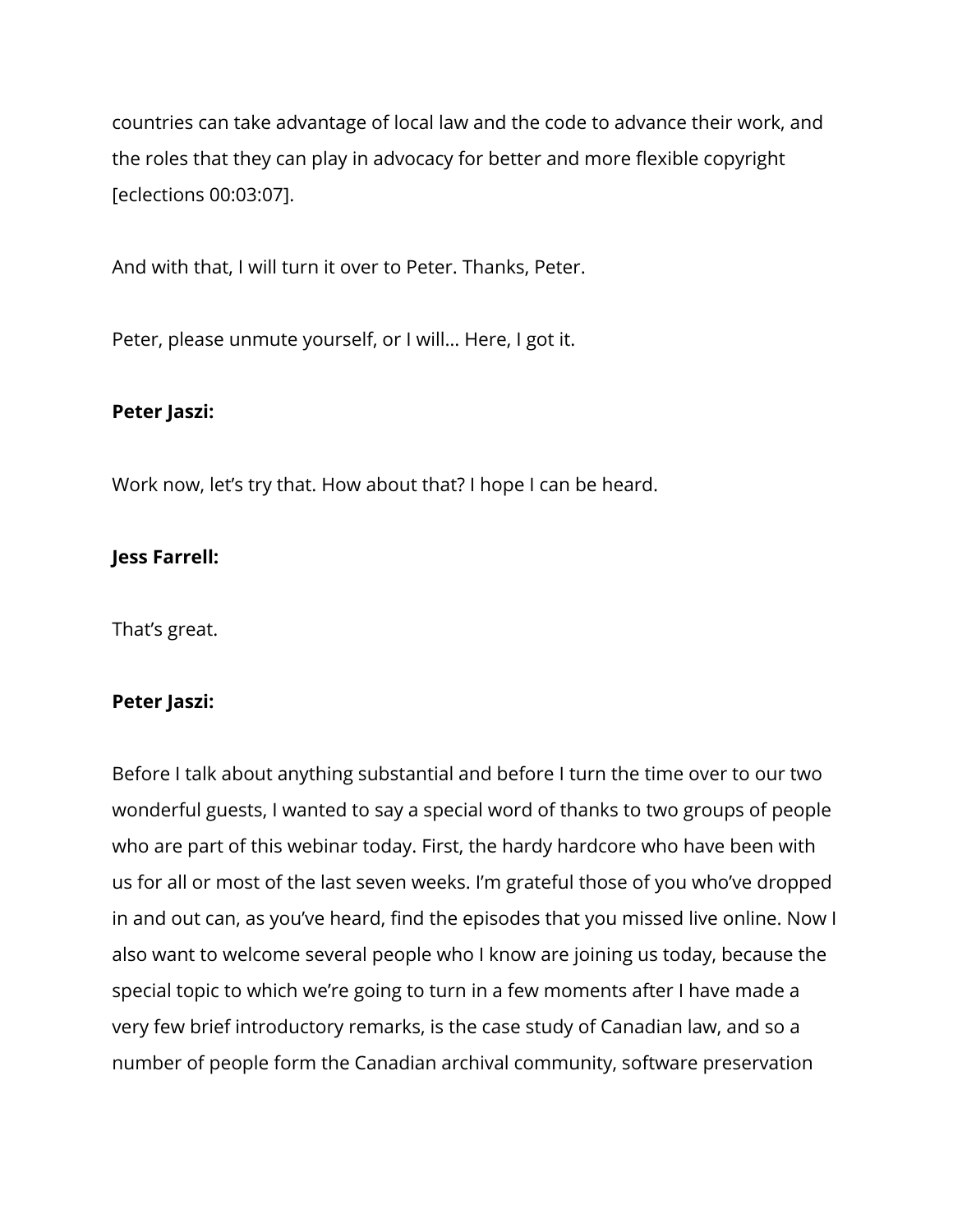community in particular, are joining us today and we're very, very happy to have you as part of the session.

I want to start by introducing a few of what might be called the big ideas of international copyright law, but I probably should say first why I'm talking about international copyright law in the first place. The answer is that over the course of the seminar, or the webinar, we've had a number of questions about what this code of best practices for fair use that was developed by U.S. based lawyers and practitioners for use with U.S. based preservation projects means for the rest of the world, on the one hand, and for U.S. projects that have some amount of global reach or participation on the other. In order to address those questions, there are a few basic technical legal concepts that need to be put in play.

The international copyright system is based in a group of treaties; you've heard of the Berne Convention for example, it's one of several, that provide cross border protection for copyrighted works. If two countries are in one of these treaties and a work originates in one of those countries, the other country or countries are required to protect it, and they're required to protect it more or less as they would protect a similar domestic work. That's the second big principle that you see here in the bulleted list, so called national treatment; a kind of variant of the golden rule. If a use of a foreign work protected via a treaty is challenged in another jurisdiction, then the nature, and to the largest degree the extent of protection, will be determined under the local law of the country where the challenge use occurred. That's national treatment.

And then finally, the third piece in the mix is a set of rules that lawyers refer to as international conflicts of laws principles, because sometimes a dispute has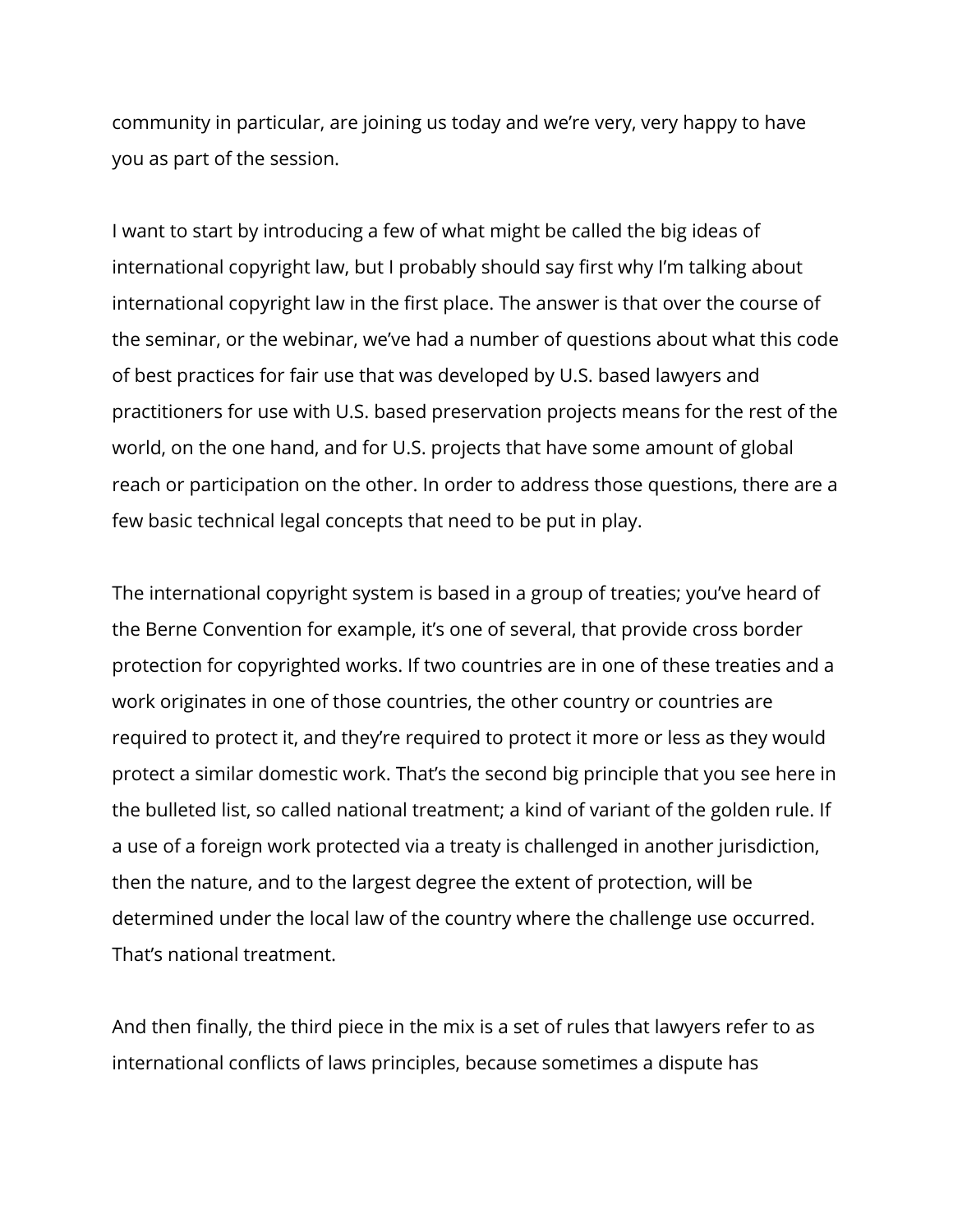connections with more than one jurisdiction. Those jurisdictions may have different legal approaches, either in broad strokes or in fine details, to how such a dispute should be resolved. In those situations where there are several countries involved, the conflicts of laws rules that I've just mentioned come into play. Slide, please.

So, the reason everything I've just described is important is that, of course, the code of best practices is about a principle called fair use which exists in the law of the United States, and that principle isn't a universal principle. It's a country specific one, so the… world is essentially divided into three groups of countries; a small but growing group that have fair use exceptions, broad, flexible exceptions to copyright built in, like the United States and some of the others that are listed here. Then there are a so called fair dealing countries, which have similar but not identical flexible exceptions, and you'll be hearing a little more about the fair dealing approach to copyright exceptions from Ariel Katz in a moment, because among the important fair dealing countries in the world is Canada.

And then, there are a lot of countries including most of Europe which deal with exceptions to copyright law, including exceptions for cultural purposes like preservation, under what are called specific exceptions. There's something that is or could be, sometimes it is and sometimes it isn't in practice, written specifically into the national law that says, "Well, you can do archiving in this circumstance, but not in that circumstance. You can do preservation under these conditions, but not under those conditions." I think it's fair to say, as a generalization… although I'd be very interested to know whether others agree with this generalization or not, that broadly speaking most of the countries that don't have flexible copyright exceptions, fair use or fair dealing, are pretty far behind the mark in terms of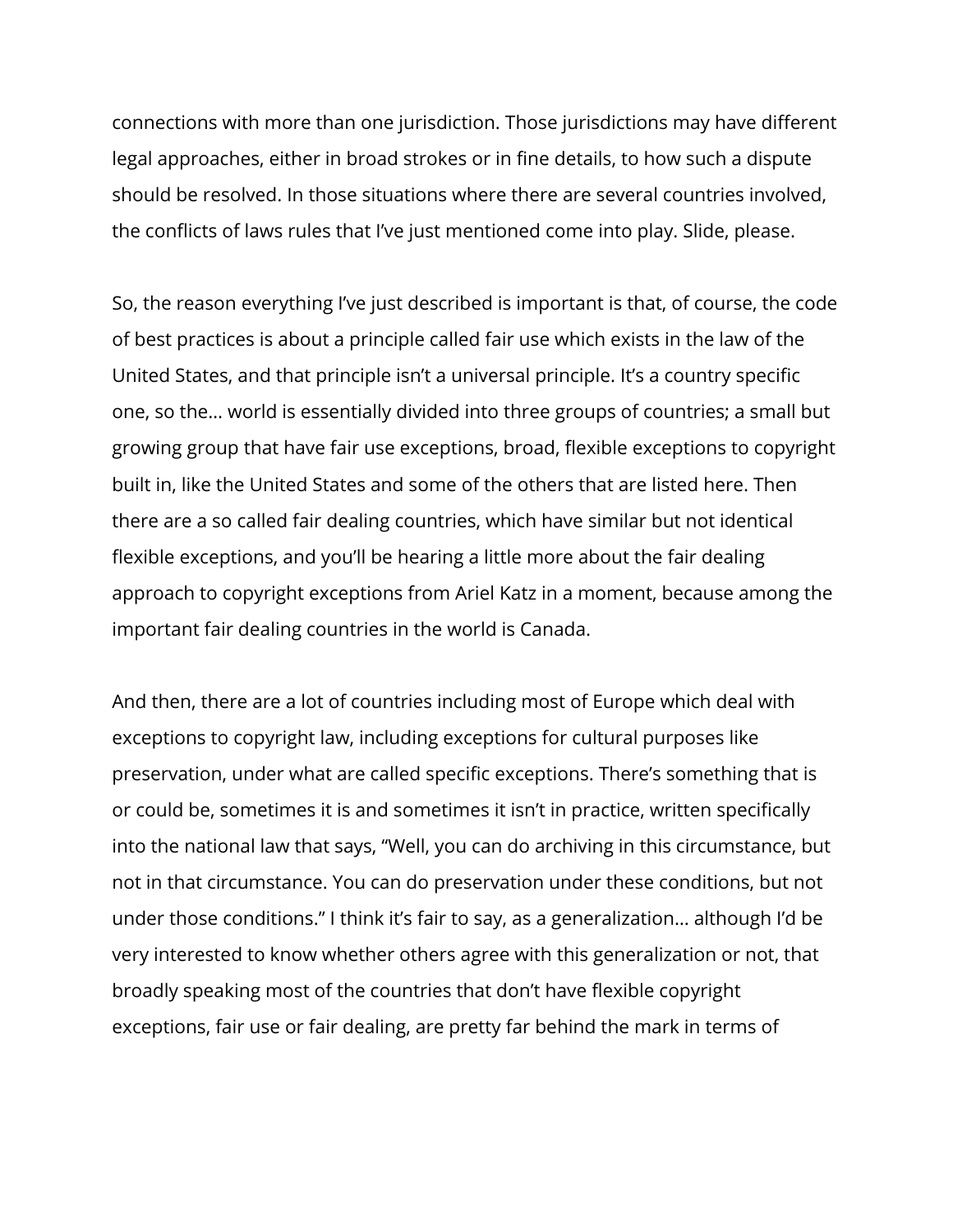bringing their specific exceptions up to date for the realities of contemporary digital preservation. Next slide, please. Next slide.

So, here… Again, the U.S. code that we've been talking about for the last six weeks is a very good, reliable, fairly middle of the road set of guidance principles for the application of fair use to preservation activities, when the preservation activities are based in the U.S.. But if preservation activities are based somewhere outside the U.S., if we're talking about a U.K. based or a Canadian based or a French based software preservation program, then of course the country where the program is located, where the administrative staff is, where the computer servers are, is going to be an extremely important source of law. In other words, if you're running a preservation program out of France or the Netherlands, you have to think about how the things you are doing do or don't comport with the copyright law of that country, both what it prohibits and what by way of exceptions it permits.

It's also the case that we need at least to think about laws of countries other than the source country if you will, or the host country or the base country, when a project is of global scope and when material is being uploaded to the project servers from locations other than the one in which the program is based, because uploading is an activity which, in the current digital moment, copyright law takes very seriously, and there's at least a possibility that if a French institution were uploading files to a U.S. based consortium of legacy software, French law, just to give an example, might come into play. Next slide.

As I mentioned at the beginning of these remarks, the copyright law provisions of different countries relating to both how extensive the limitations on copyright authority that they recognize, especially the ones they recognize in favor of cultural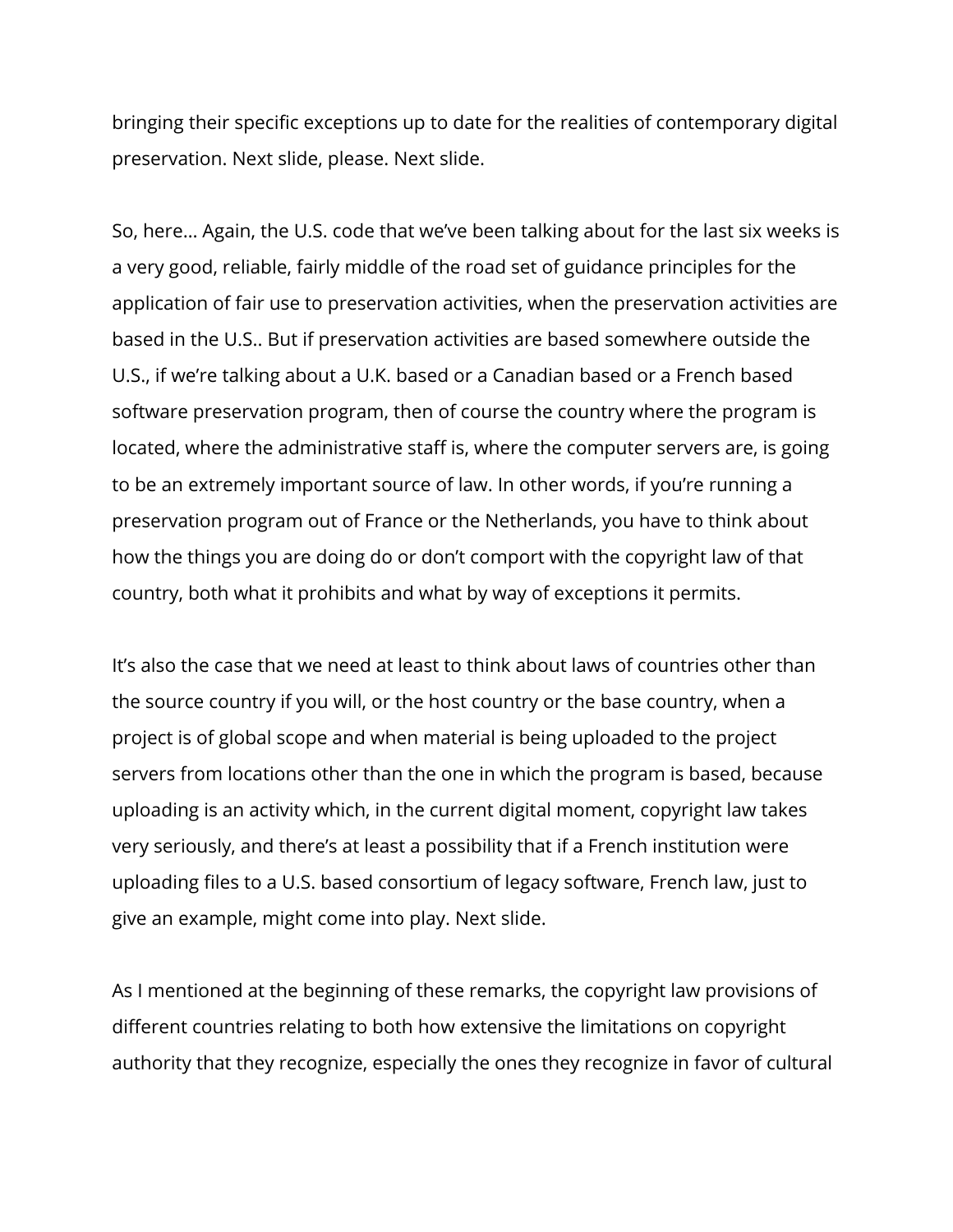activities, are. They differ in terms of how up to date their laws are, and… those differences need to be taken into account.

If, and this is a [inaudible 00:13:44] position that I can't emphasize enough, if someone is trying to get software preservation or other digital archival activities underway in a country where the laws of that country are inhospitable to the practice, relatively speaking compared with the U.S. or as I think we'll see in a moment Canada, then there is an opportunity… indeed, I would almost say an obligation, on the part of practitioners to get involved in the law reform or law making process so that whoever is making the rules, whoever is setting the parameters for what is and isn't permissible when cultural institutions seek to preserve legacy software and other digital legacy items, know that the decision they make not only affect high value commerce, but also the maintenance of heritage. So there is an opportunity and I would say, just to pound the peg one more time, even an obligation, if you're not satisfied with what your local law provides to try to get involved with changing it.

Let me then make one point before I turn to our wonderful guests, and it has to do with the first of the general topics that was stated earlier as being within the scope of the webinar's coverage for today. In previous sessions, we've talked about how as a general matter a licensing based approach; that is, an approach that's based on finding, consulting, securing permissions where necessary, paying the copyright owners of legacy software for the privilege of preserving it, isn't very feasible even at the domestic level in the United States. Those owners are simply too many, too hard to find, and in general too disengaged to be consulted. That's why relying on fair use or on some other copyright exception is so important.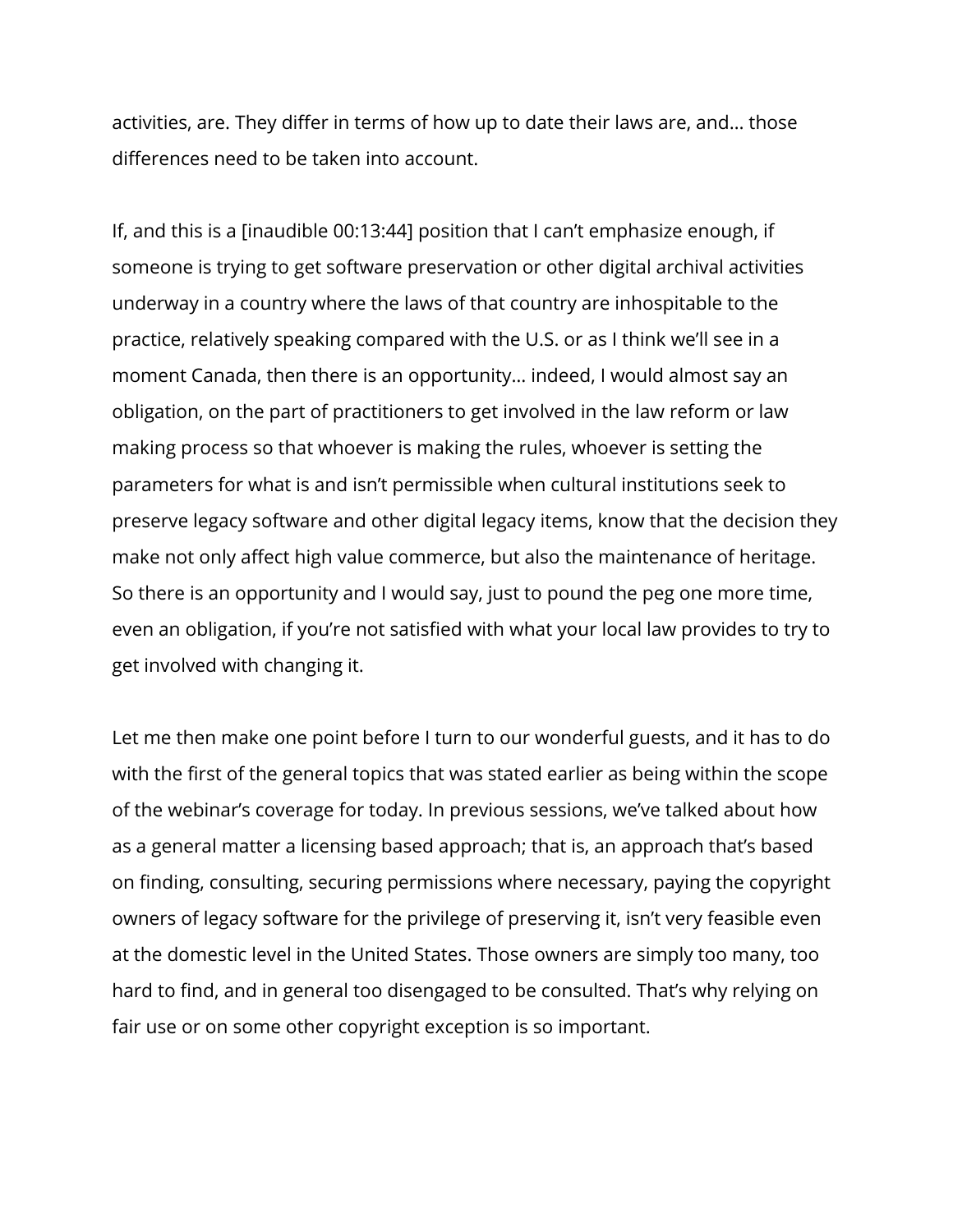Well, if that generalization about the… limitations of a licensing, the severe limitations of a licensing based approach, is true at the national level, it's exponentially true at the international level. Licensing based solutions aren't going to do the job in our opinion, which is why, again, that it is so important to both ascertain and consult and, where necessary, get involved in changing the local-national norms that relate to copyright exceptions.

And with that, since our guests have been introduced, we can go to the next slide and then right on, please, to Timothy Walsh. Welcome, Tim.

#### **Tim Walsh:**

Great, thank you Peter. Thank you for that really wonderful introduction. A little under the weather today, so bear with me. If I get a little spacey that's why, but I'm actually really excited to be talking here today, and Jess, if you wouldn't mind moving to the next slide… I'm going to focus, I'll try to talk for about 10 minutes or under, and I'm going to leave anything approaching sort of an overview of Canadian law. Certainly we're going to stay way away from any kind of legal advice; I have no background in law, all of that.

But I'm going to talk about a case study that I think is interesting, because it's international, because there's work that's been happening on this in Canada and the U.S. and in plenty of other countries, as an example of why our problems in software preservation are not really set at the national level and our solutions can't be either, and why we need to consider some of these ramifications of international law and international case studies to begin with.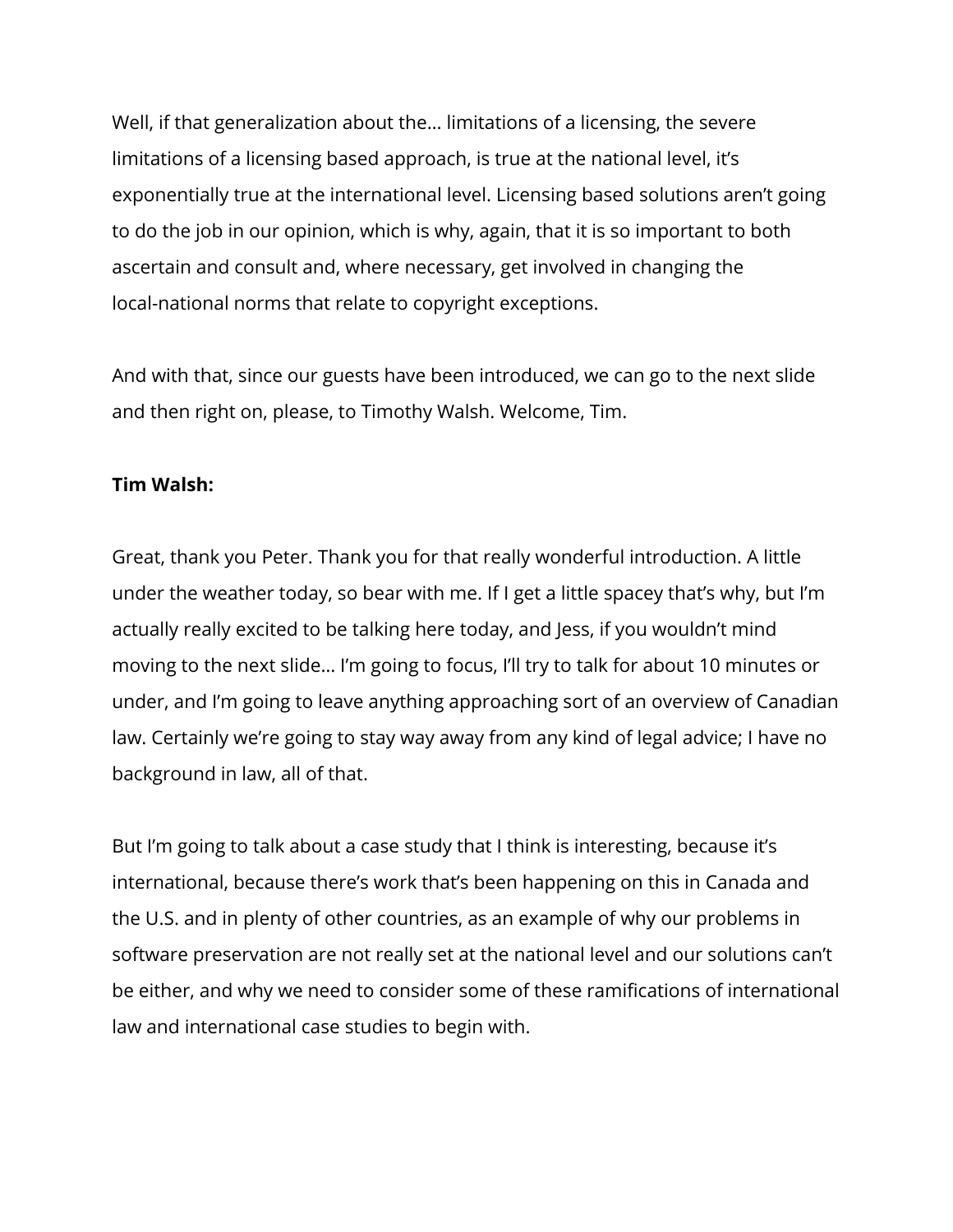I'm the digital preservation… Thank you, Jess. I'm the digital preservation library at Concordia. Before this, as Jess mentioned at the beginning, I was the digital archivist at the Canadian Center for Architecture… which is actually the same subway stop in Montreal, it's about a five minute walk away… for the last three years. While there, I did quite a lot of work for the CCA and at the CCA, and observed quite a lot of work elsewhere in Canada on this issue of the preservation of digital design records, so I'm going to give you a really quick overview of the what and why of this problem.

To get the acronyms out of the way to begin with, when we're talking about digital design records, the records of architecture, of landscape architecture, to some degree urban planning and sort of related fields, a lot of what we're talking about are CAD and BIM files. CAD might be something that you're familiar with; it stands for computer aided design, sometimes computer assisted drawing or sort of other variants of those terms, and this describes computer software with roots in the 80s going back in the commercial market, and available on PCs… Sorry, going back to the 60s and available in a commercial market on PCs since the 80s, and incredibly popular since the 90s, that assists in the drawing of architectural plans for the most part. This was originally 2-D software, it's increasingly 3-D, and there's an increasing overlap between 3-D technology used in fields like architecture and design, and used in video games or film animation, things like that.

The next wave of files for design records is called building information modeling or BIM. This is something that's been talked about for decades. In the last, say, half a decade, it's actually gotten quite a lot of traction, and this is quite more sophisticated software than CAD software. The way that it often gets described is that it adds additional dimensions beyond the first three, in the forms of time, cost,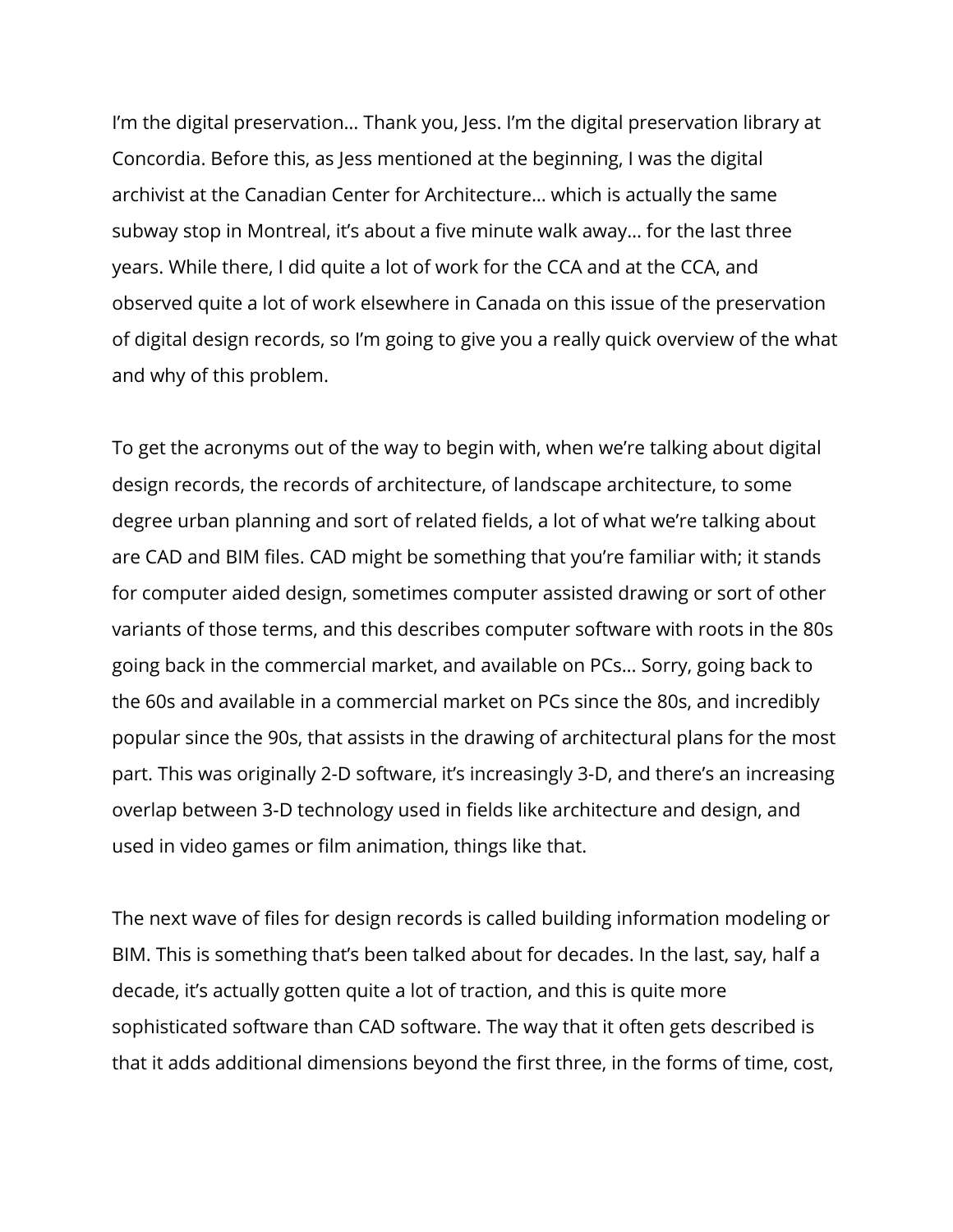and ongoing building maintenance. But the basic idea is that there's a kind of full, perfect digital representation of a building, that would follow a building from its initial conception through renovations, facilities management, on to even demolition at the end of its life, and that all the different people involved as stakeholders in the life of a building… view this one definitive file and simply kind of see their views on it and interact with the data that they have access to.

There are a number of different software packages and file formats that implement CAD and BIM software, but the things that really unite them are that these are highly software dependent files. So if we talk about files that can't be meaningfully thought of as renderable or accessible outside of very particular parameters of viewing software, this certainly checks that box, and that they have sort of notoriously been known as the deep end of the pool for digital preservation challenges for a long time. If you want to learn more about these files, I'm going to go over a little bit in the next slide or two, but I'd highly recommend looking at this DPC technology watch report that Alex Ball wrote in 2013, which is by far and away still the best overview and resource on the topic. Next slide, please. Forgive the phone.

So some of the qualities of digital design records that make them difficult to preserve and provide access to… As you might have guessed from what I mentioned earlier, these are highly complex files and format specifications that involve quite a lot of mathematical calculations on the fly. The software and file formats are often proprietary; there's an increasing move towards open, interoperable file formats like IFC for building information modeling, but the vast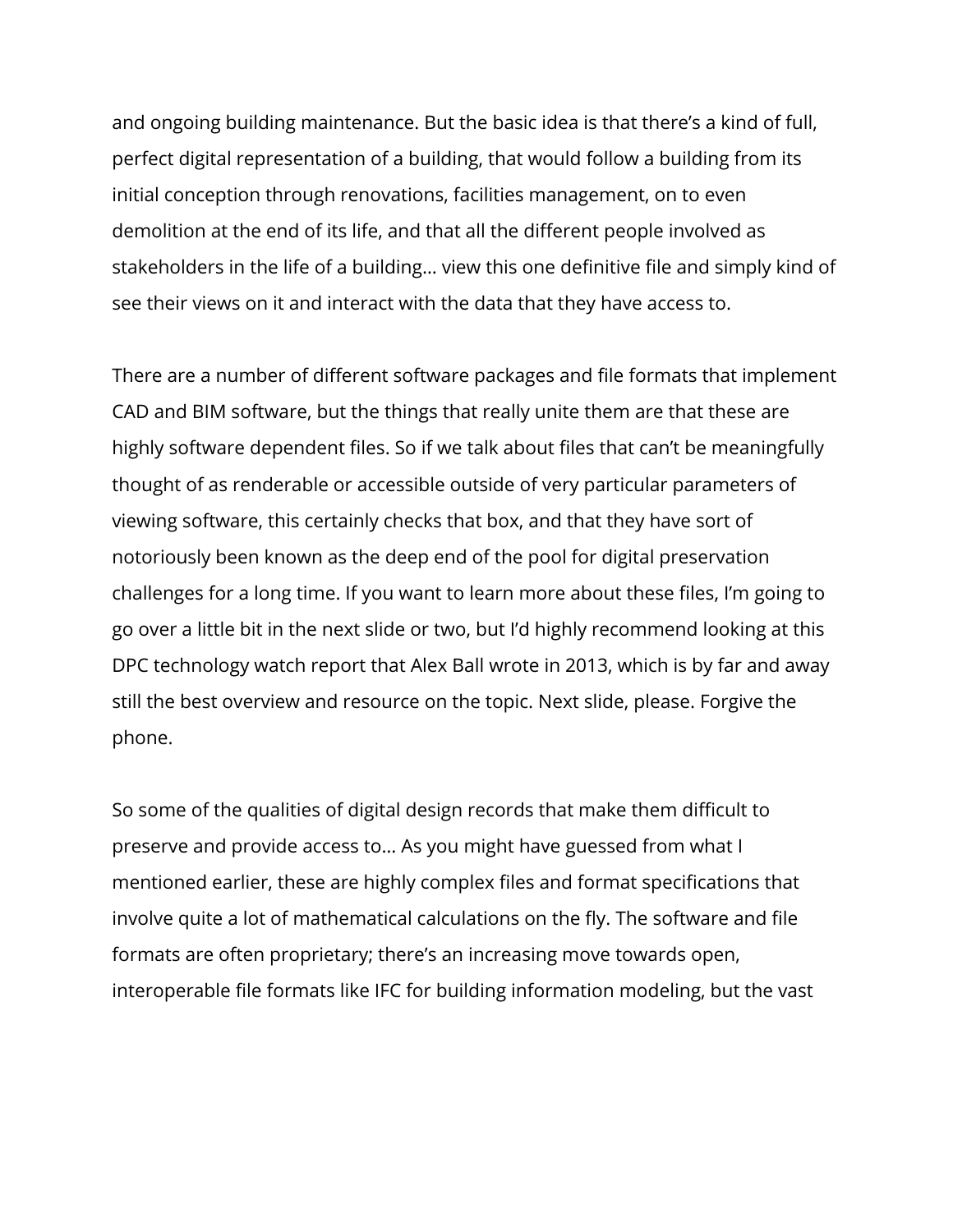majority of formats that'll actually be coming into archives are in very proprietary formats.

As a general rule, software in this industry will not read earlier format versions of the same file format, and this is largely due to market pressure where vendors want companies to be upgrading their version every few years so eventually they start to limit backwards compatibility and make it harder to open the older files. That's not universally true, but it's a pretty constant thing. Files often have external dependencies, or what were sometimes called XRefs, so a single CAD file may not necessarily be atomic. There might be elements in that CAD file that are actually getting pulled in dynamically from other files, so they start to have to think about things like directory structure and maintaining those links.

And then there's just a whole sort of box around the question of migration, and there's been a lot of projects, starting at the Art Institute of Chicago and then MIT and Harvard in the mid 2000s with the FACADE and FACADE 2 projects, that have investigated what preservation targets might be for file formats for CAD and BIM files, as well as what those pathways and workflows might look like.

Some of the recommendations, that you'd see in something like the FACADE report or in Alex Ball's TPC technology watch report, essentially say that there's no one file format or pathway that's going to preserve all the data that we want, so the best we can do is create a bunch of different derivatives to different types to give different insight into the data, and this has led a number of people, including often me, to speculate that emulation and software preservation might be better preservation strategies than trying to automate some kind of migration that's exceedingly difficult and often requires very highly skilled manual labor, or human labor I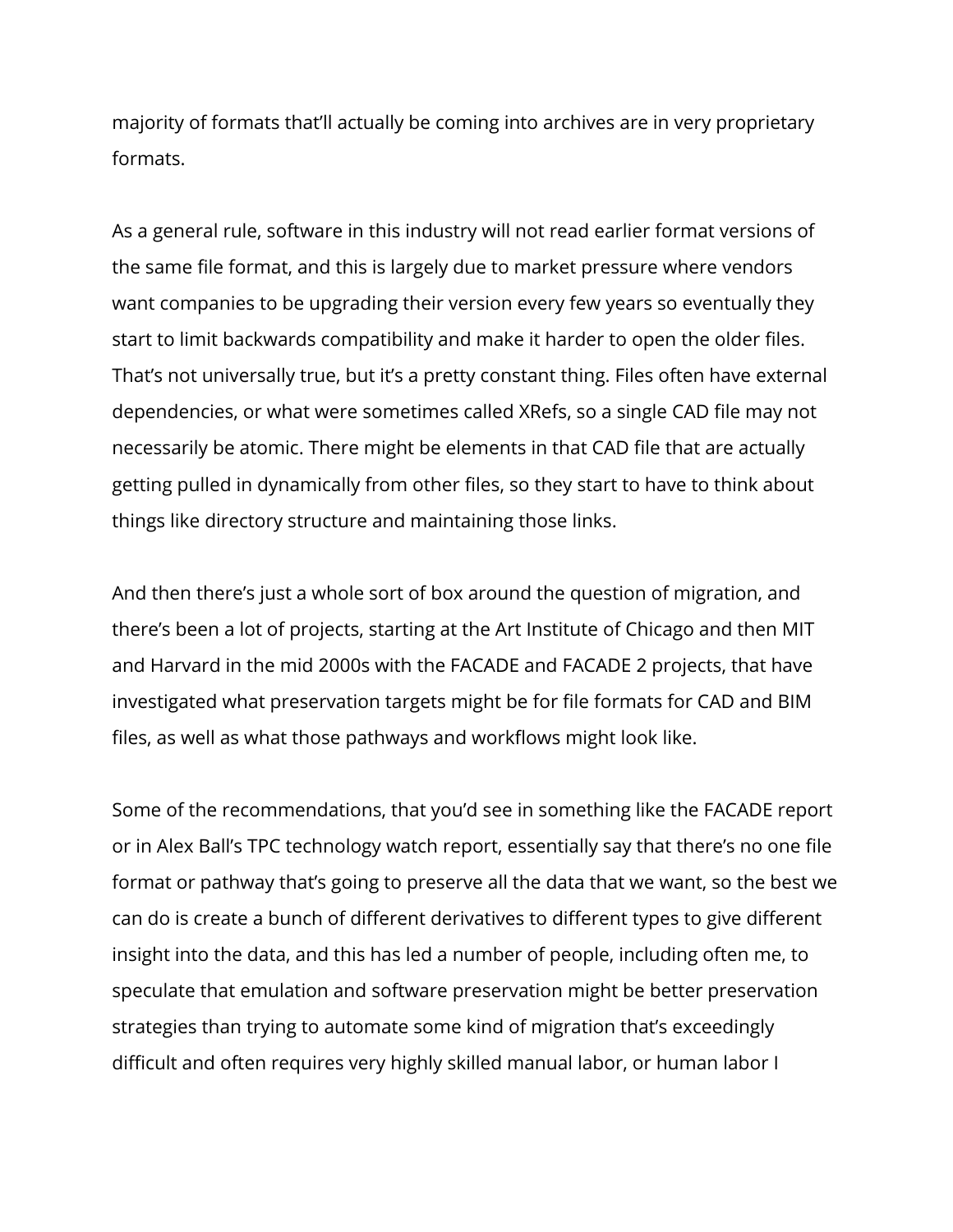should say, that instead of doing that maybe we could preserve certain environments that will run the software that we need to interact with the files in their sort of original environment.

One of the things that complicates that is this question of what exactly it is that we're trying to preserve with these files, and that gets into questions of designated community and significant properties, but I'll say for my own experience having talked with people, different user communities can often have very different needs. For instance, from a facility manager's perspective for instance, a 2-D CAD file with a plan or even a PDF of that plan might be sufficient if that's what allows for ongoing use of the records for things like renovations, whereas at the CCA we saw quite a number of architectural historians, media studies theorists, and others who were actually as interested in this technology and in the process of design as they were in the outputs. So in that case, if we serve up files from 1985 in software from 2019 and say, "Here you are, here's the thing," that doesn't really give people an insight into that original environment, which is sort of the locus of the questions, often. Next slide, please.

So just to paint a very brief picture of some of the different kinds of challenges, we could look at two softwares or two different file formats as examples. One is AutoCAD, which has been the de facto industry standard for 2-D CAD and has done 3-D CAD for a couple decades now. The native binary file format is DWG; there are some lightweight visualization formats like DXF or DWF that you might see out there in the wild as well. The nice thing is with AutoCAD; files since basically the earliest versions in the 1980s can still largely be opened in current versions of the software, and there are lots of free readers out there.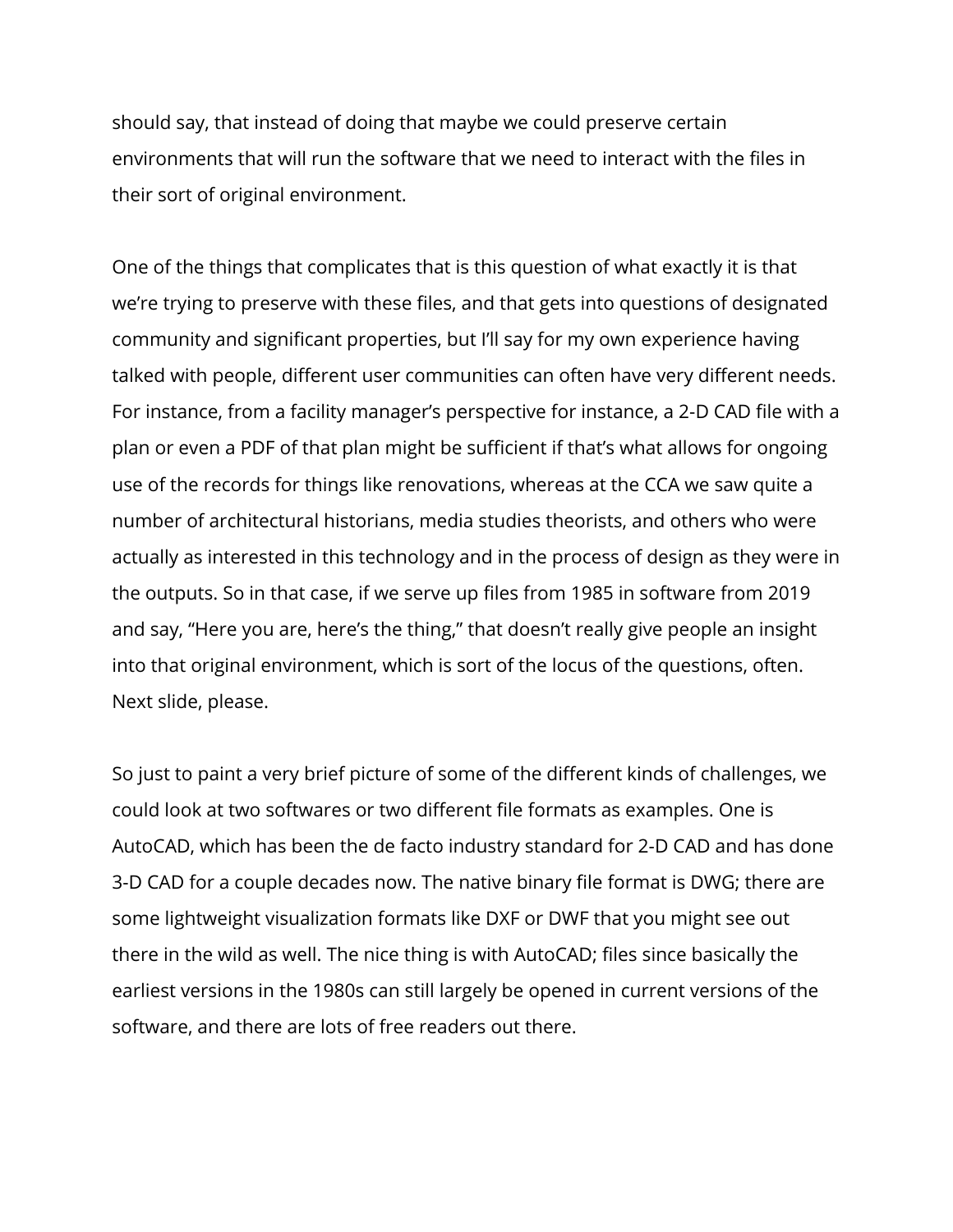There's an asterisk there because that has only been true for the last few years, and technically the DWG file format is proprietary even if it's been reverse engineered by various people over time, and so there's this question where at the moment, if you have AutoCAD files in your archive and you want to provide access to them, you can get a free DWG reader or a current version of AutoCAD and that should serve the needs of many users, but that wasn't true even a few years ago and there's kind of no guarantee it's going to be true again in a few years. But that's sort of best case, easiest scenario.

One format that paints a slightly different picture, which might be more representative of the sort of long tail of 3-D modeling software that gets used particularly with more innovative projects, is Form Zed or FormZ, which is software that came out of the University of Ohio, I believe, and was incredibly popular in the 90s and early 2000s as one of the first very sophisticated 3-D modeling tools that was specifically geared towards architects and architecture.

The FMZ file format is notoriously tricky because current versions of the software, and even the oldest versions of the software that the vendor's able to provide, will only read file format versions created in versions of the software after, say, the mid 00s, which means that the vast majority of FormZ files that might find their way in an archive cannot be opened by any commercially available… or even the latest generation of obsolete, non-commercially available versions of FormZ, which means… In my experience I know in at least a couple archives, at least tens of thousands of files of very important projects for our cultural history and cultural heritage, that are essentially locked away. If we can get emulation based strategies to open these files, there's an additional level of legal complexity that goes beyond the issue of copyright because much of the software, like many of its competitors, is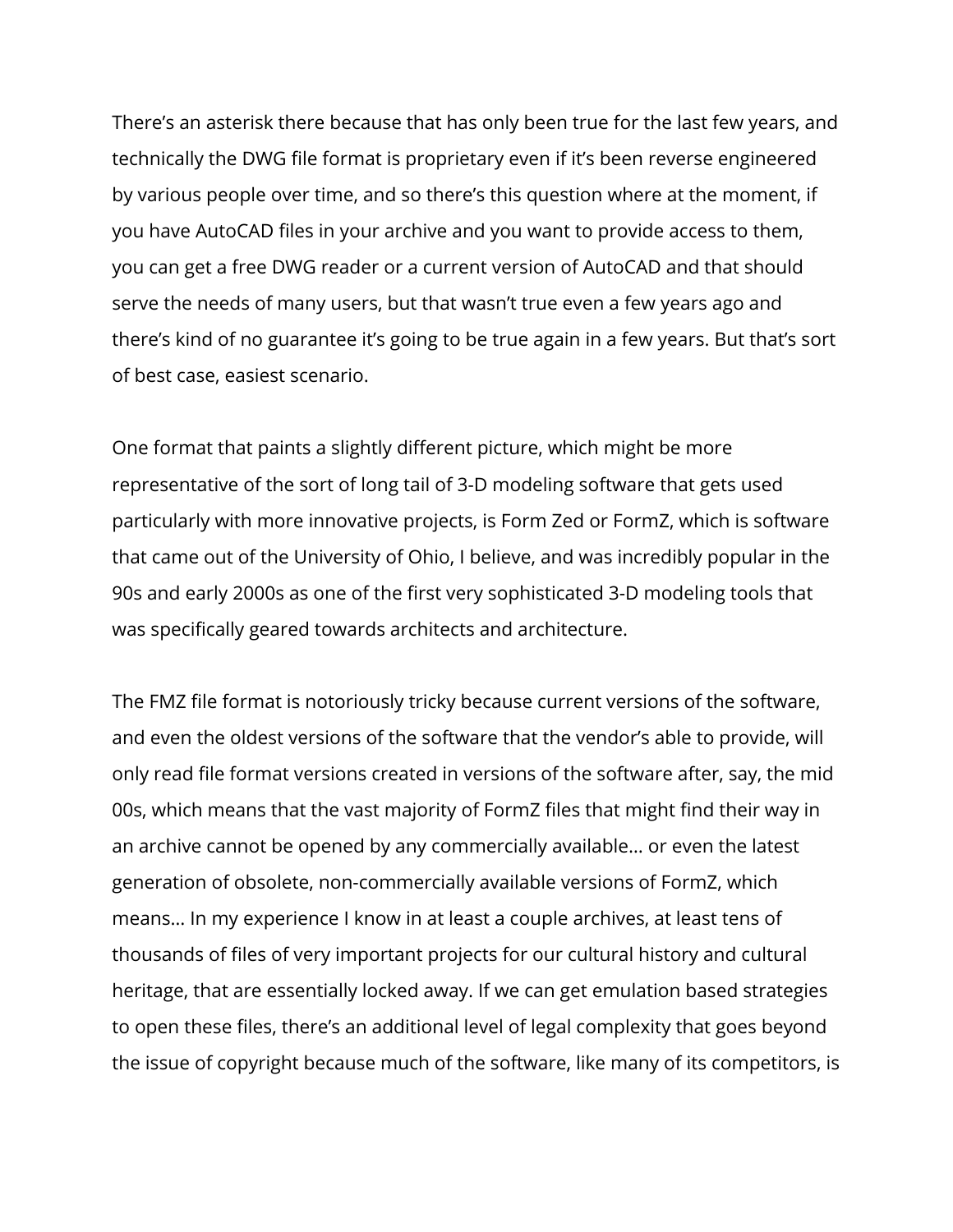protected by hardware keys, which introduces a whole issue of DRM and digital locks. Hardly a comprehensive picture, but maybe a little bit of a portrait for you. Next slide, please.

What I really want to say is that this is not a national issue. The countries that are painted in red are ones where I personally have talked with archivists, or digital preservationists or librarians, or… folks working in museums or in government, who are dealing with these issues of preservation and access for digital design records. Some of them are working with the earliest records, some more recently. In Canada, the CCA has a really wide ranging international collection of projects coming from just about every continent on Earth. Down the road at McGill, they have architectural archives as well. As one example, Moshe Safdie; it's an architectural archive which contains foreign digital materials as well. Out a little further west at the University of Calgary they're dealing with the same issues, and this is true in plenty of other places as well. I have talked about this with colleagues at the University of South Australia, various folks in the U.K., at the Het Nieuwe Institute in Rotterdam, and so on.

The truth is that most of these companies that are the software vendors are very large multinational corporations that are competing in markets around the world, and so a lot of the problems that we're facing are not national problems. The context in which this work is happening often are within borders, although they don't necessarily have to be, but certainly are across national borders in the sense that this work is happening cooperatively and independently in a number of different countries. Next slide, please.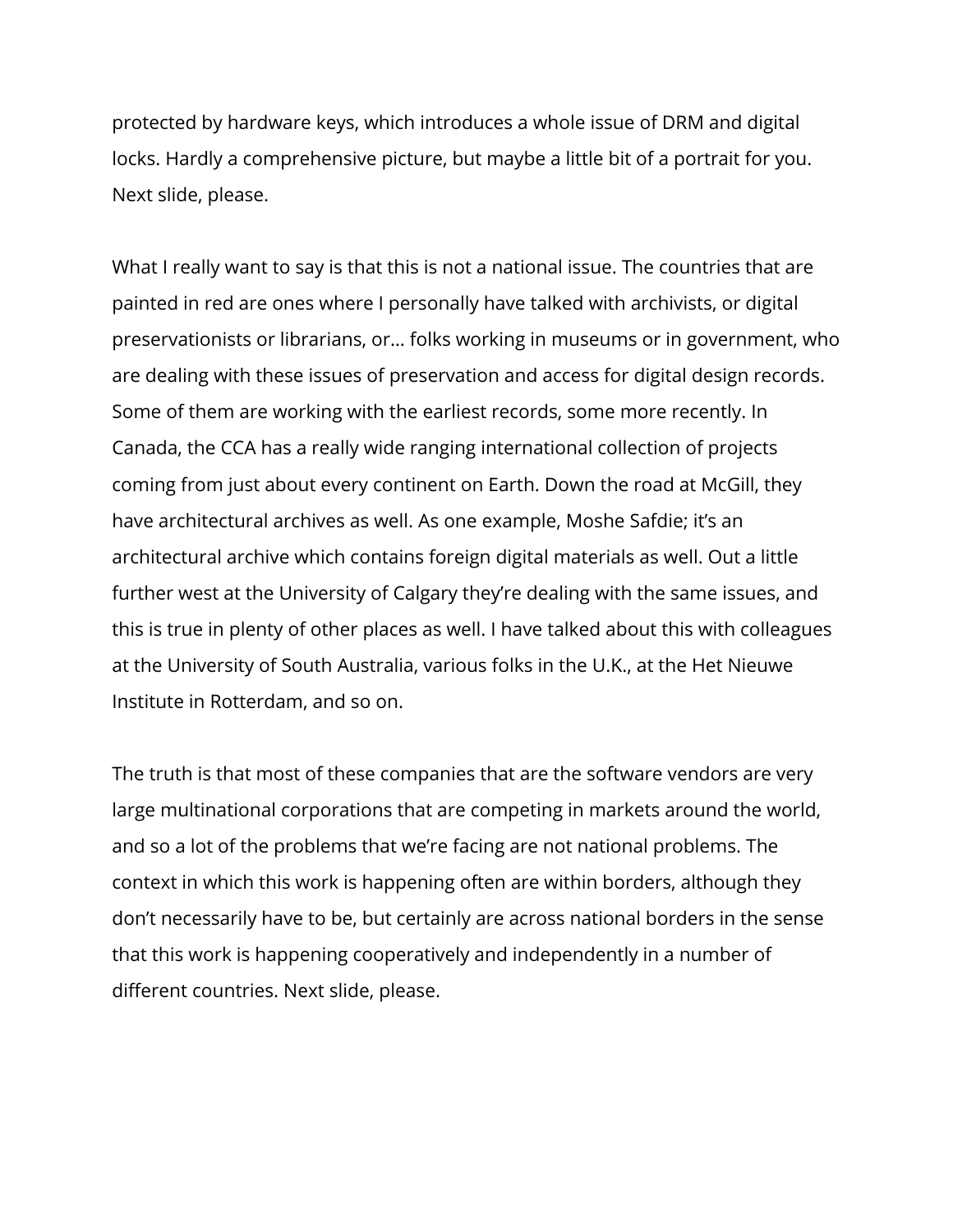So I'll end here with questions rather than answers, and hopefully this gives Ariel something to kind of pick up from or for us to circle back and discuss later. Some questions that I've asked myself for the code, in a Canadian context, include what from the code in its analysis of fair use can be applied to fair dealing in Canada? As Peter said, fair dealing and fair use are not the same, although they are similar, and the law and code in the two countries are different. What can we take? Can we take general lines of argumentation? Can we take more specific details? Certainly court precedent's not going to work, but there's this question of what in the code would need to be adapted and what can be used as is.

Another question that I have is what issues arise from network solutions? If we're going to talk about emulation based strategies for access to legacy design records, we don't live in a world where most of our servers still reside in the same country. Even in cases where that's true, the move which I love towards network sharing of legacy software, and really of the whole stack of emulators, of operating systems, of drivers, of end software… The same way that not every institution can afford to do this themselves, I'm not convinced that every country can or should either, so what issues might come up with, say, sharing of software collections for an emulation as a service type solution across national borders.

Finally, and I think this gets back to Peter's point quite a lot; how can the code be used as an advocacy tool for building a case for software preservation work in Canada, and potentially emulating some of the work in the U.S. led by folks at the Berkman Klein Center, at Spin, at ARL? How might we even try to work towards protected exemptions in Canada to mirror those in the United States? I'd be happy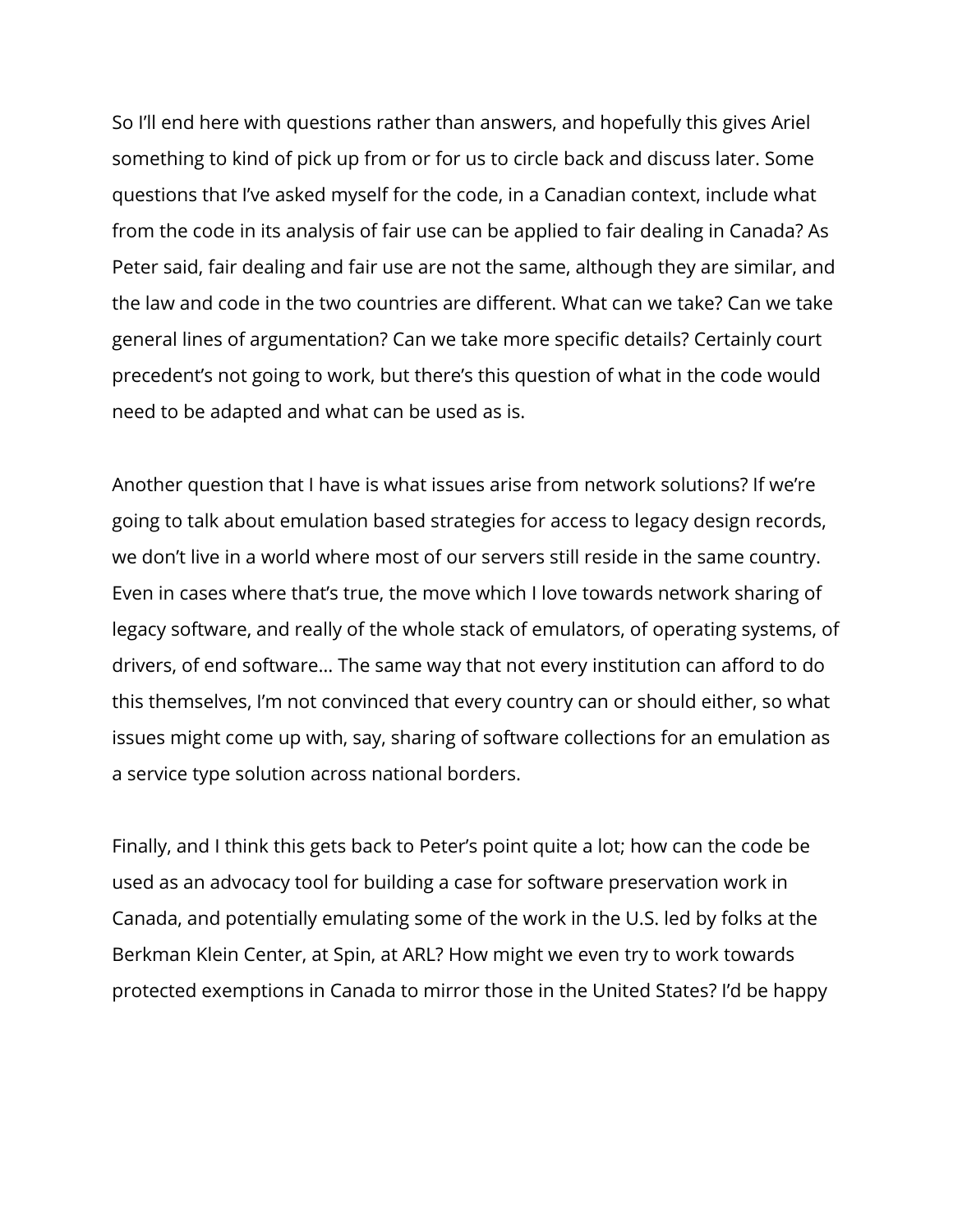to talk about these later to get people's input, but for now I think maybe the best thing to do would be to hand it over to Ariel.

# **Peter Jaszi:**

Thank you so much.

# **Ariel Katz:**

Thank you. Can you hear me?

#### **Peter Jaszi:**

Loud and clear.

# **Ariel Katz:**

Okay, so thank you everyone, thanks for the invitation to speak. We are a bit behind, so I'll probably skip some of my slides. Jess, can we go to the next one? So I want to start with some preliminary issues before we talk about fair dealing, and then I'll skip the second point and go to fair dealing.

In talking about the preliminary issues, I… Can we skip the next slide, please? So here's a point that I have written recently in an article, and excuse me for the plug, but the simple observation is that libraries predate copyright. The institutional role of libraries in other institutions of higher learning in the promotion of knowledge and encouragement of learning, those functions have been acknowledged way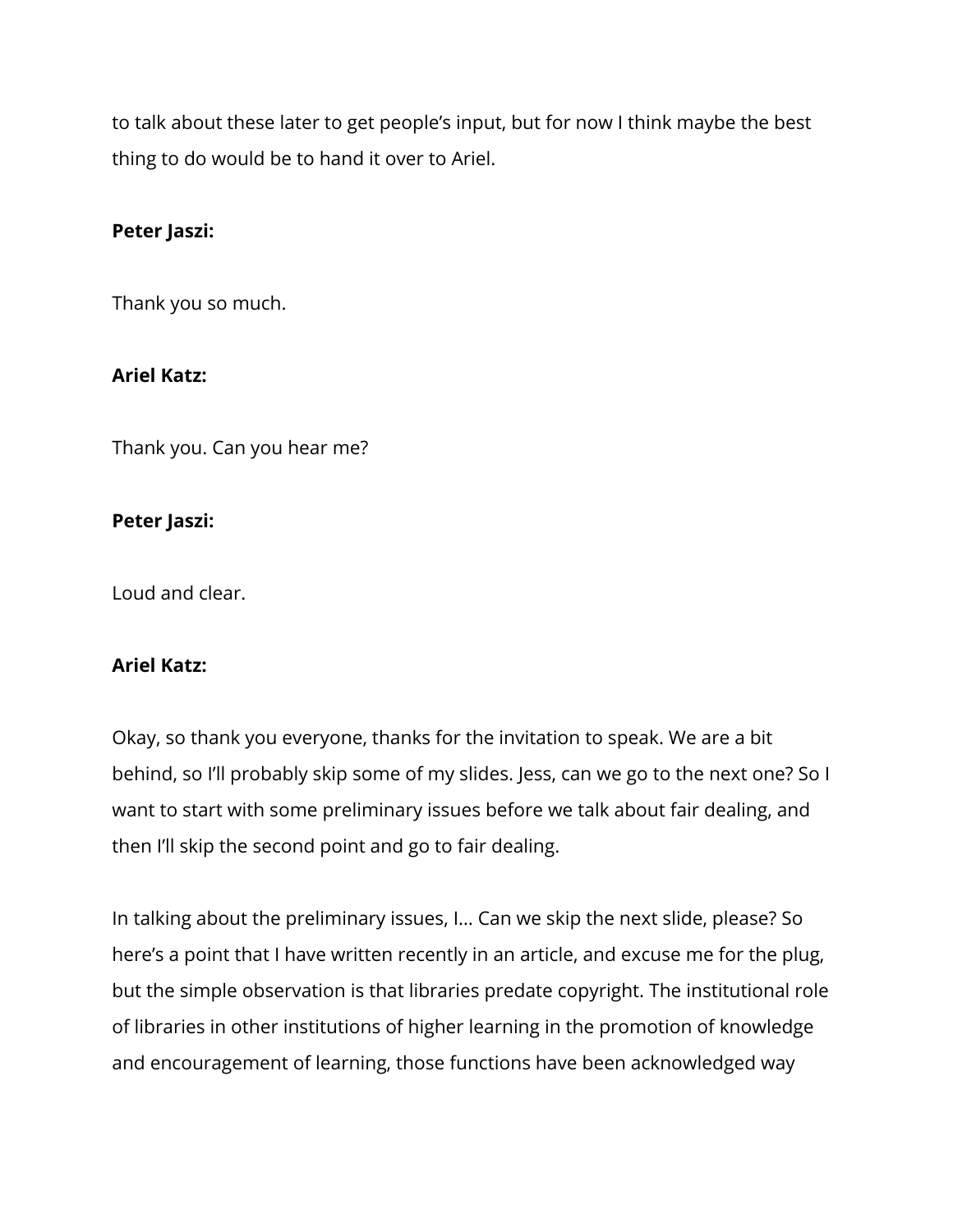before legislators invented the concept of copyright. This is something that it's important to bear in mind for several reasons; why it matters? Can we do next slide, please?

First of all, because we remember that what libraries do, and I'll call it library-ing, has been recognized, and importantly has been recognized before copyright existed. That means that the activities of the library form part of the context in which corporate law was born, and it also may have some interpretive function because generally when we have legislation, legislation is to be interpreted against the backdrop of previously existing rights and interests. So, the argument would be that since libraries existed and have been doing libraries before copyright existed, unless we see clear indication otherwise the implication might be that the way we interpret the corporate act is that the [inaudible 00:34:42] not intend to take away from or unduly hamper what libraries have been doing all along.

Now it may also have some implication in countries such as Canada, which is a federal country, because copyright is a matter of federal jurisdiction, whereas libraries are generally a matter of provisional legislation. That creates an interesting and so far unexplored interface, but there is some line whereby corporate law, federal corporate law, may not be able to interfere too much with things that fall under provisional jurisdiction, and if we come to the conclusion that copyright law really hampers libraries in what we're doing, that might create some constitutional issues in a system like Canada.

But beyond that, the fact that, again, library-ing has this ancient recognition… Even if it does not have any legal implication, it still has some rhetorical force. That should empower librarians to be ready to come, "Look, what we're doing is great.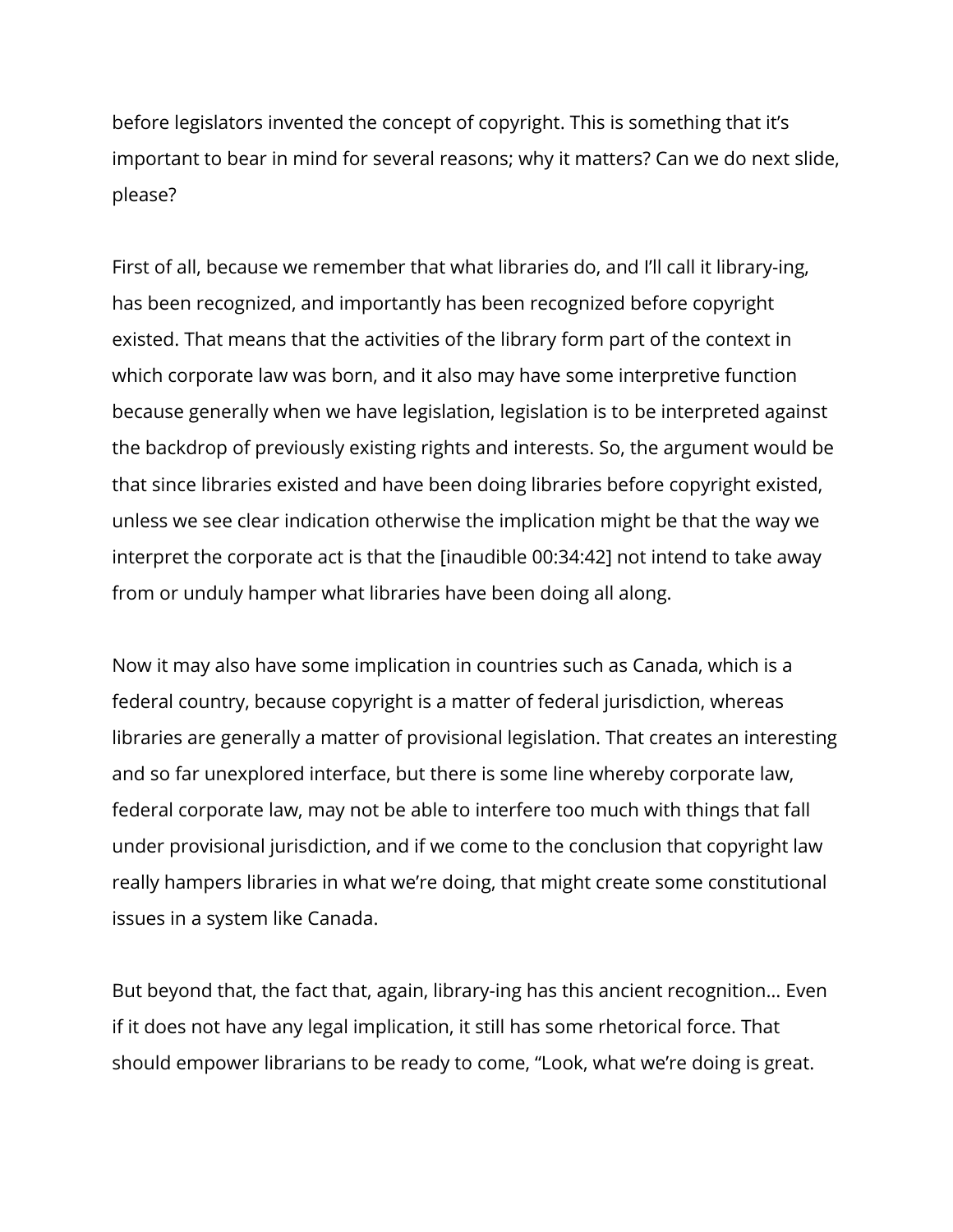It's not controversial, it has been acknowledged for hundreds of years. We should be allowed to continue doing that without being overly apologetic about that." Let's skip this one too, and go… This one too, and we'll go directly to fair dealing, okay.

Okay, so first of all just to answer Tim's question about what from the code can be applied in Canada… By and large, most of it. I think if the conclusion is from the code that under U.S. law, yes we can do it. By and large, we can do it in Canada; the differences are just in nuance or what things you might emphasize to appeal more to the Canadian context.

Okay, so first of all, Peter earlier described three categories; the fair use countries, the fair dealing countries, and the specific exceptions countries, so under this view Canada is a fair dealing country and the question… Is there a difference between fair dealing and fair use? First of all, as a matter of terminology, is there a difference between dealing and use? No, because you can see that… In the English version of the act we call it fair dealing, in the French version of the act we call it [foreign language 00:37:26], which literally translates to fair use. Both of those versions are equally authoritative, so if there is any difference it's not in the terminology.

But that said, conventional wisdom holds that there is a fundamental difference, that in the U.S. style fair use regime, potentially any purpose could fall under fair use. The only question, is it fair or not; whereas in the fair dealing systems, fair dealing may only apply to the statutorily enumerated purposes, which in Canada right now are research, private study, education, parody, satire, criticism, review, news report.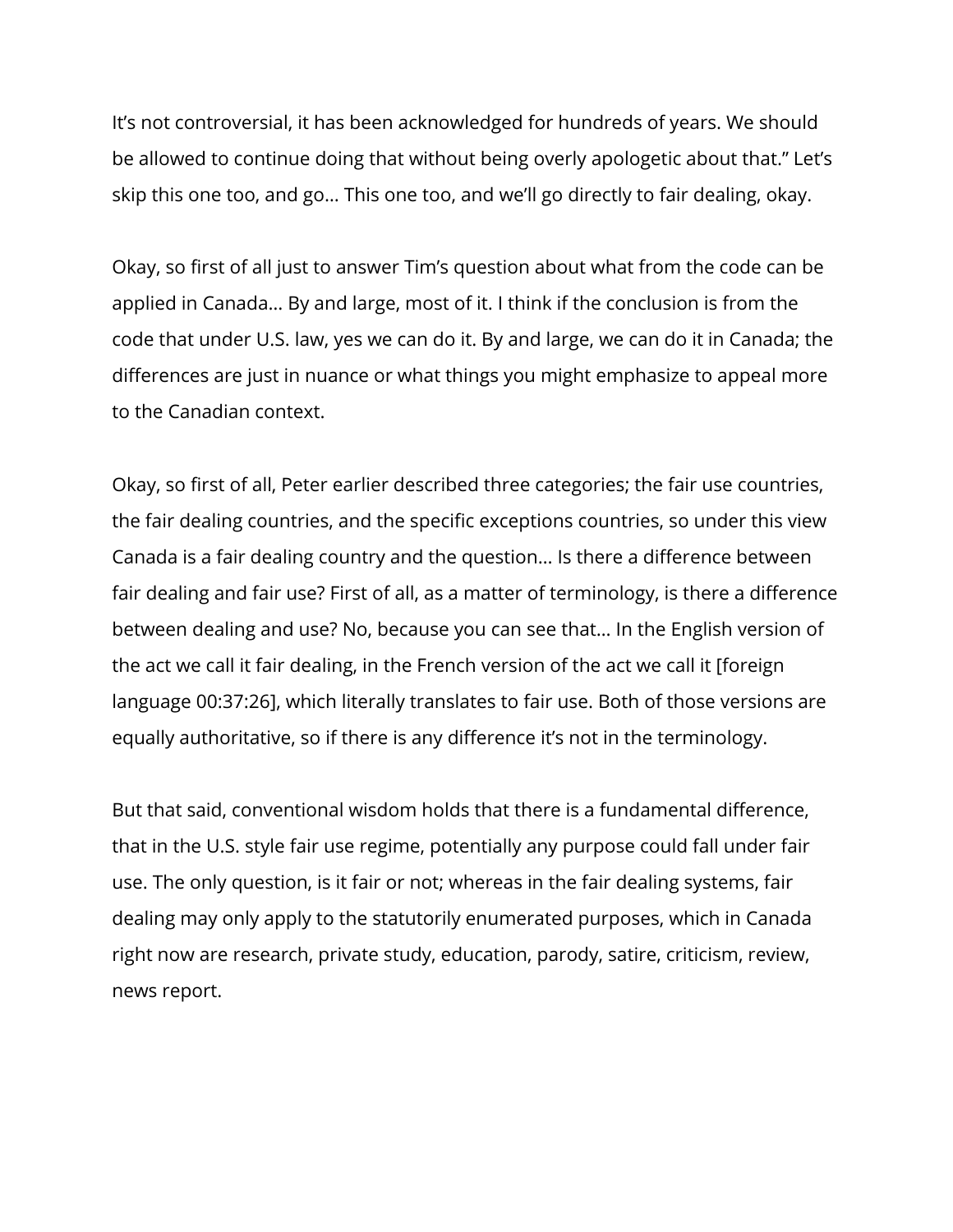That entails a two step analysis. First, we have to ask ourselves, "Is the dealing done for one of the recognized purposes?" If and only if the answer is yes, then we proceed to the next question, namely "Is it also fair?" But if it's not to any of those purposes, then we stop at that first step and we don't even ask whether the dealing is fair. This is the conventional wisdom. Can [inaudible 00:38:35] next slide, please?

But here's Professor Katz's less conventional but better wisdom, which is actually there is no difference here. I've written about that, I can send anyone who's interested, but the bottom line for my research is that even though we don't have the magic word such as in our legislation, Parliament never intended to limit fair use or dealing to those enumerated purposes, and potentially, as is the case in the U.S., fair dealing could apply to any purpose provided the valid dealing is fair.

Now, so other than just promoting my research here… First of all, I hope it's maybe useful for you to know that. Practically, it may not matter much, okay? Further, practically is you will proceed under the conventional wisdom because that's the more prudent thing to do, unless some courts declare that my view is right, but also because it doesn't really matter because even if we take the views that the list of purposes is closed, and that you first must fit into one of the enumerated purposes, it's probably very likely that what all the preservation activities described in the code would easily fit under at least the heading of the purpose of research.

The reason for that is because the Supreme Court had said in 2012, when describing those two steps, said two things. First is that when answering the first question, is the dealing for one of the enumerated purposes, to decide what those purposes are they should be a relatively low threshold. We interpret those purposes as broadly as possible, so that the analytical heavy hitting is done in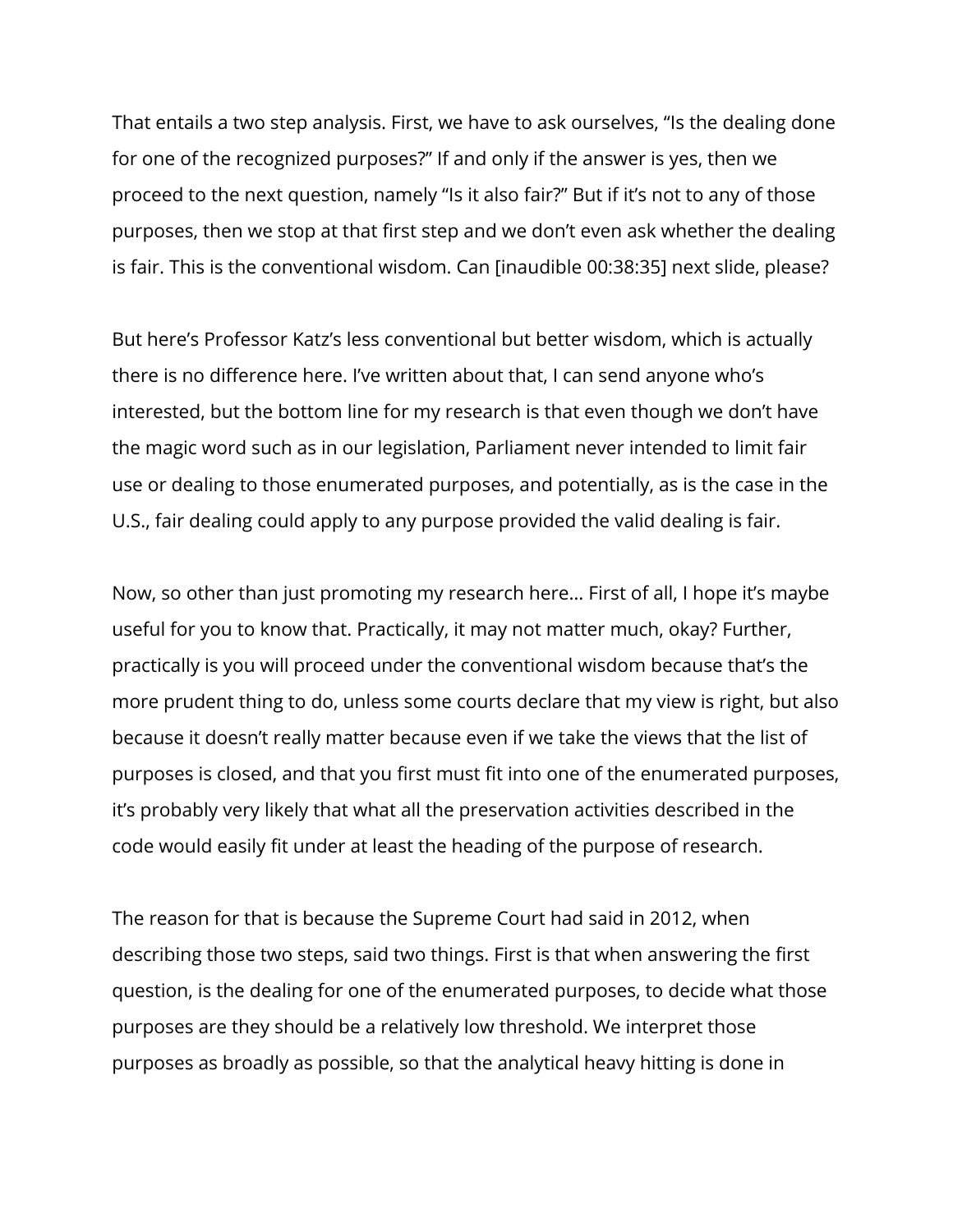determining whether the dealing is fair. That's where the Court says we want to see most of the analysis, not on the categorical question "Is it research, is it criticism," and so on. Second, also in that case, the question arises, "Okay, whose purpose counts," and the Court says it's the ultimate user; not necessarily the provider of the material or the person who does the copying, but the ultimate user could be the relevant purpose, and in the context of research libraries the ultimate user is the patron of the library, which very likely all those activities eventually… would fall under research.

So the first step, I think, is very easy. We say yes, then we move to the six factors which… In the U.S., the four factors, they are in the act; in Canada, we have six factors. They're not in the act but they come from this Supreme Court decision CCH in 2004. Next slide, please.

Those are the six factors, and the Court mentions that there could be other factors. It's very similar to the U.S.; the purpose of the dealing, the character of the dealing, the amount of the dealing, alternative to the dealing, the nature of the work, and the effect of the dealing on the work. Is it a substitute, is it not… I just want to say a word about number four, the alternatives to the dealing; in CCH, the court… A crucially important point that the Court made was that the availability of a license is irrelevant, so if something is fair dealing it does not stop to be fair dealing because the corporate owner would be happy to sell you a license to do the activity. The Court said that's the case because fair dealing is a right of users, and because it is a right of users corporate owners cannot take away this right by offering you a license to engage in the activity. That's a uniquely Canadian feature, the irrelevance of a license, and a very important one.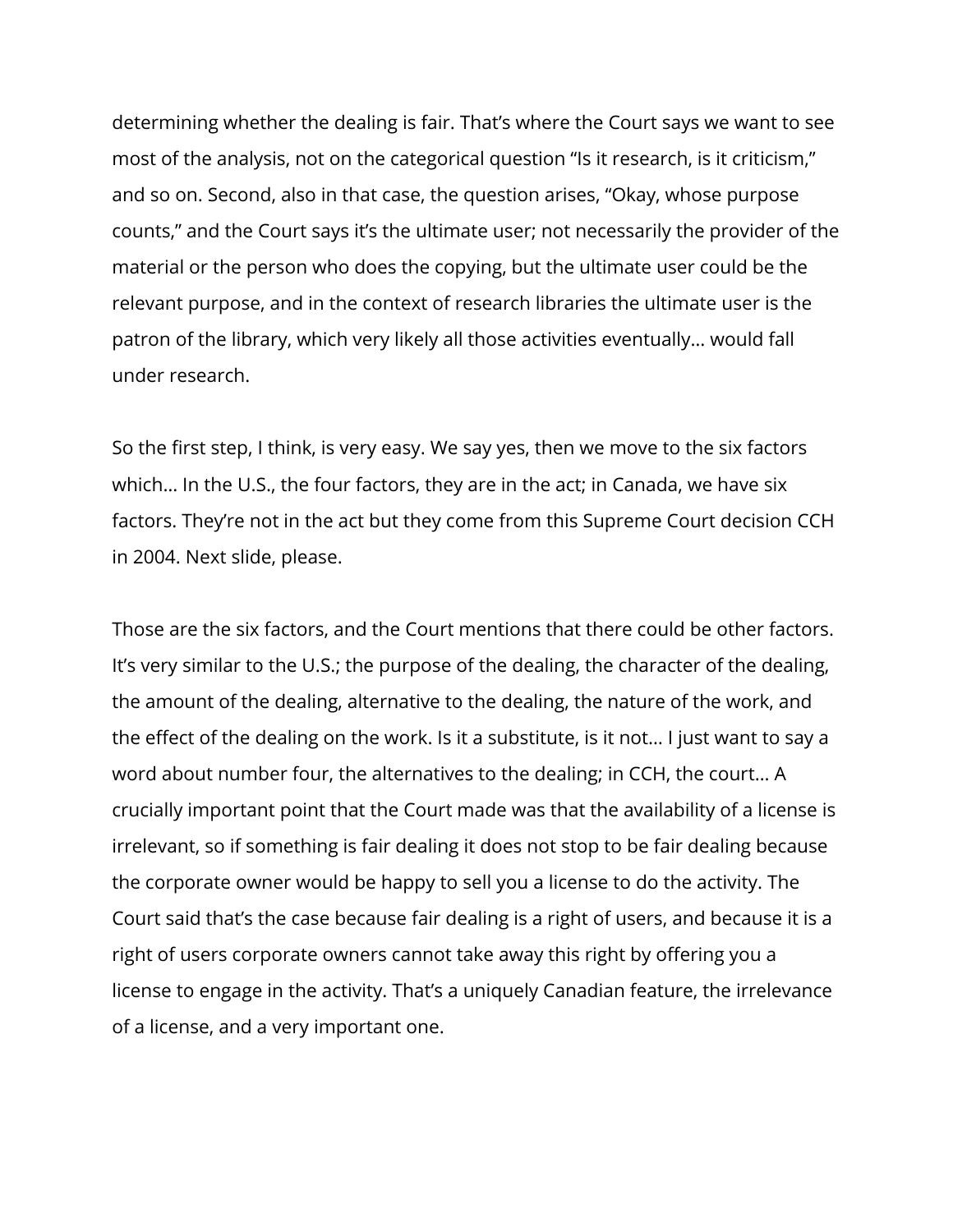So basically, if you go through those factors again, the analysis is rather similar to what is seen in the code of best practices in the American [inaudible 00:43:10]. I don't want to spend too much time on that, I just want to highlight some differences. First of all, in the U.S. in recent years, the issue of transformative use has become very important. In Canada, it hasn't really caught on yet, and moreover the Supreme Court emphasized that dealing could be fair even if it's not transformative at all. We don't have the same emphasis on transformative views as we see in the U.S. in recent cases, so we don't even need to explain… to overly emphasize, perhaps, why the preservation is transformative or not. It may help, but we don't necessarily have to do that.

But here's another interesting point; at least for some transformative uses, a court could find that… If the use is really transformative, then the dealing or the activity would not even amount to copying a substantial part of the work, and hence there would be no infringement without even considering fair dealing. If in a truly transformative case, if we copy a work, and you do it not in order to create a substitute or imitate the work but to do something else, the court said, in this case in Cinar, then there is no infringement, period. Not because it's fair dealing, but rather because no substantial part was even taken, so this is an important difference and a positive one.

Another one; this is not really a difference, but a point worth emphasizing. The Canadian act, like many other acts, in addition to fair dealing also has a list of other specific exceptions. Some apply to libraries, some apply to museums and so on, and the question is what's the relationship between those specific exceptions and the general fair dealing provision. The Supreme Court in CCH answered this question, said that fair dealing is potentially always available. If there is a specific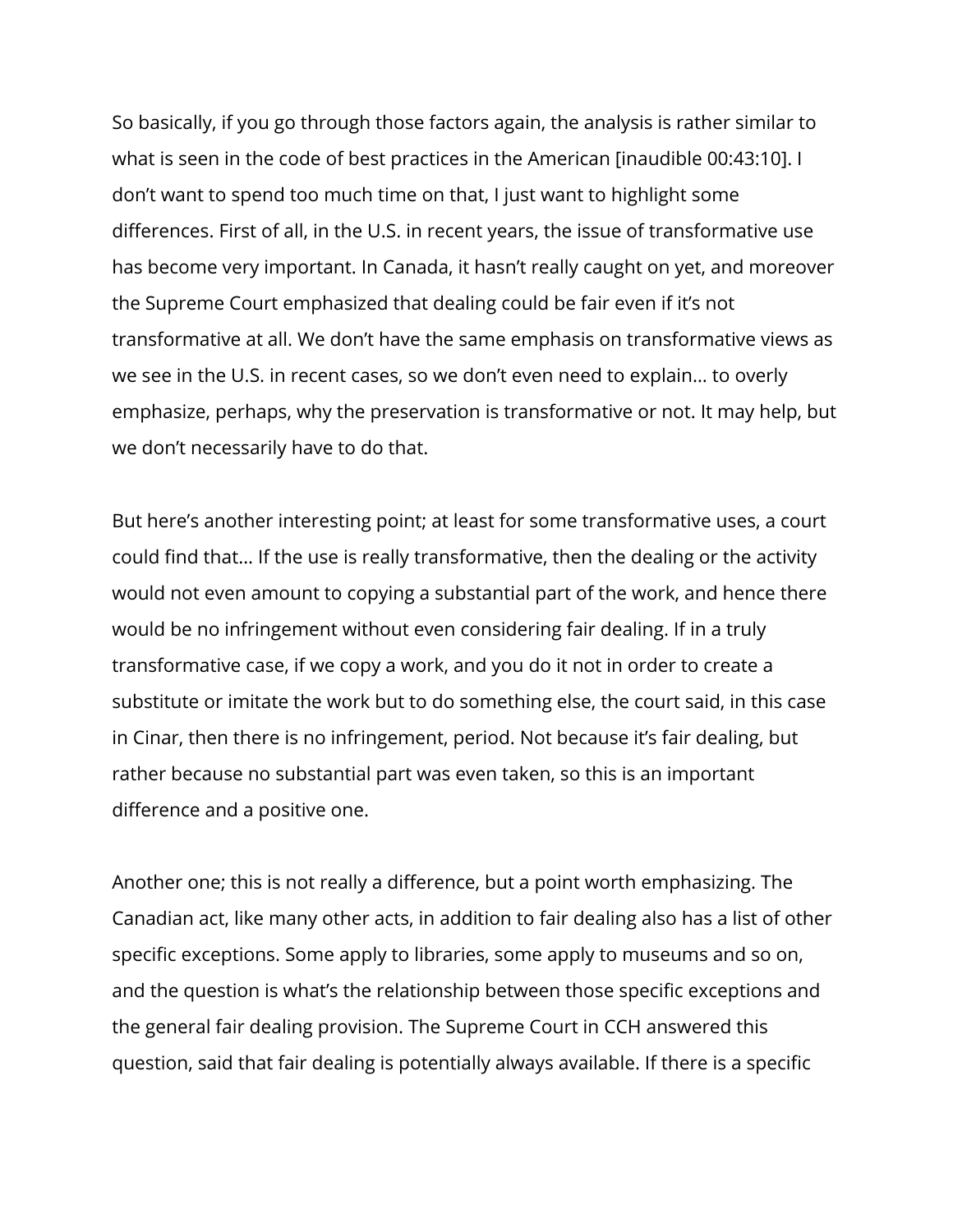exception and what you're doing falls under this specific exception, that's fine. You can rely on it, but you don't have to. You can always make the case that what you're doing is fair dealing [inaudible 00:45:36] for dealing provisions, and if that's what you want to establish then you don't need to rely on the specific exception. Next one?

Also at CCH, the Supreme Court emphasized the importance of having institutional policies, guidelines, and other indicators of general practice. The Court asked itself, "In a case for fair dealing, does the defendant have to prove that every copy of every work individually satisfies fair dealing, or was it enough for the defendant to show that it has a general practice that was fair?" The Court concluded that the latter is sufficient, especially in the context of libraries, because if you do those activities many times there is a policy; you don't have to show that each and every copy or each and every software was necessarily fair dealing. It may be sufficient to show that you have a policy and a general practice that fits the parameter of fairness, and that would be sufficient.

I think ultimately you can go through the details of the fair dealing analysis and the six factors, but essentially… I think it boils down to the question of whether what you're doing is really necessary for the ultimate purpose, and this [inaudible 00:47:05] necessary for the ultimate purpose appears in all the three Supreme Court cases that came to Supreme Court of Canada, which the Court found that there was fair dealing. Okay, Jess is telling me that we need to move to [inaudible 00:47:20], so let me just… I'll skip this one…

Okay, here's just… I think that's all of the last one, just practically a super important point. Now, it's not about fair dealing, it's about statutory damages. These are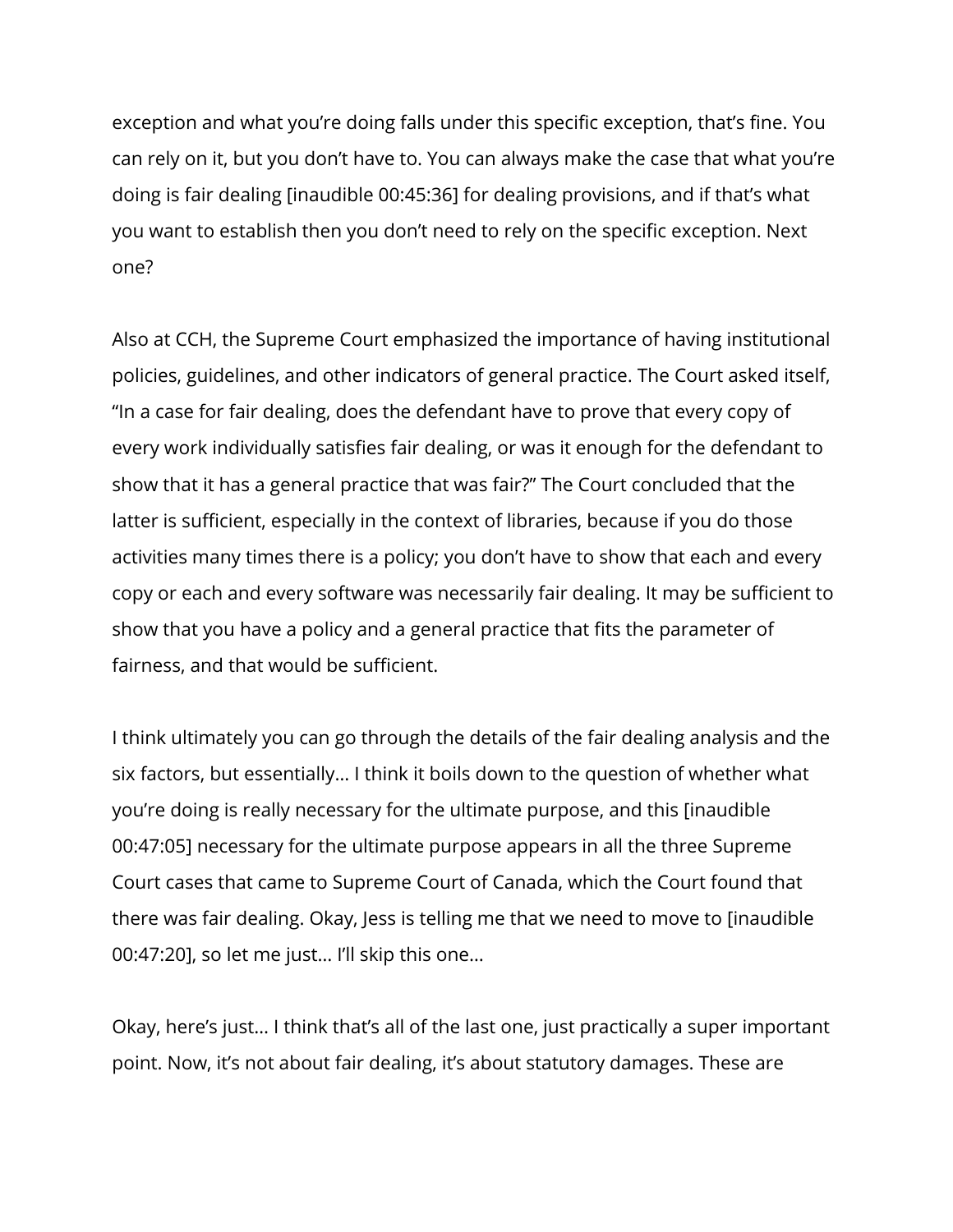damages that the plaintiff can elect to recover without proof of actual damages. Now in Canada in 2012, Parliament introduced some caps on statutory damages for infringements that are for non-commercial purposes, and most of what describes in the code would probably be non-commercial. In that case, the statutory damages are kept at a maximum of \$5,000, and in addition to that it means that the first copyright owner who sues and elects to recover statutory damages can get up to \$5,000.

From that point, every previous infringement of a work of that copyright owner or of any other work… cannot be subject to statutory damages. So from a [inaudible 00:48:30] perspective, the actual exposure of an institution is up to \$5,000, which is for individuals it maybe a lot, for institutions it's something that… Many institutions can take this risk. There could still be actual damages, but that may be very hard for a plaintiff to prove. I think I'll stop here, yes.

#### **Jess Farrell:**

Thanks so much, Ariel. Sorry that we had to rush along there at the end. It was all so interesting; I really wish we had infinite amount of time to continue talking about this, even though you probably only needed about five more minutes to finish out what you wanted to say. But thanks everyone for bearing with us through those awesome three presentations, and now we have just a little bit of time for Q&A. We can take a couple minutes after 3:00 pm Eastern if you want to; we will try to cut off by 3:10 Eastern Time.

We will go to Drew's question first which has been answered a little bit in the chat here, but I just wanted to throw it out there in case the speakers had any more to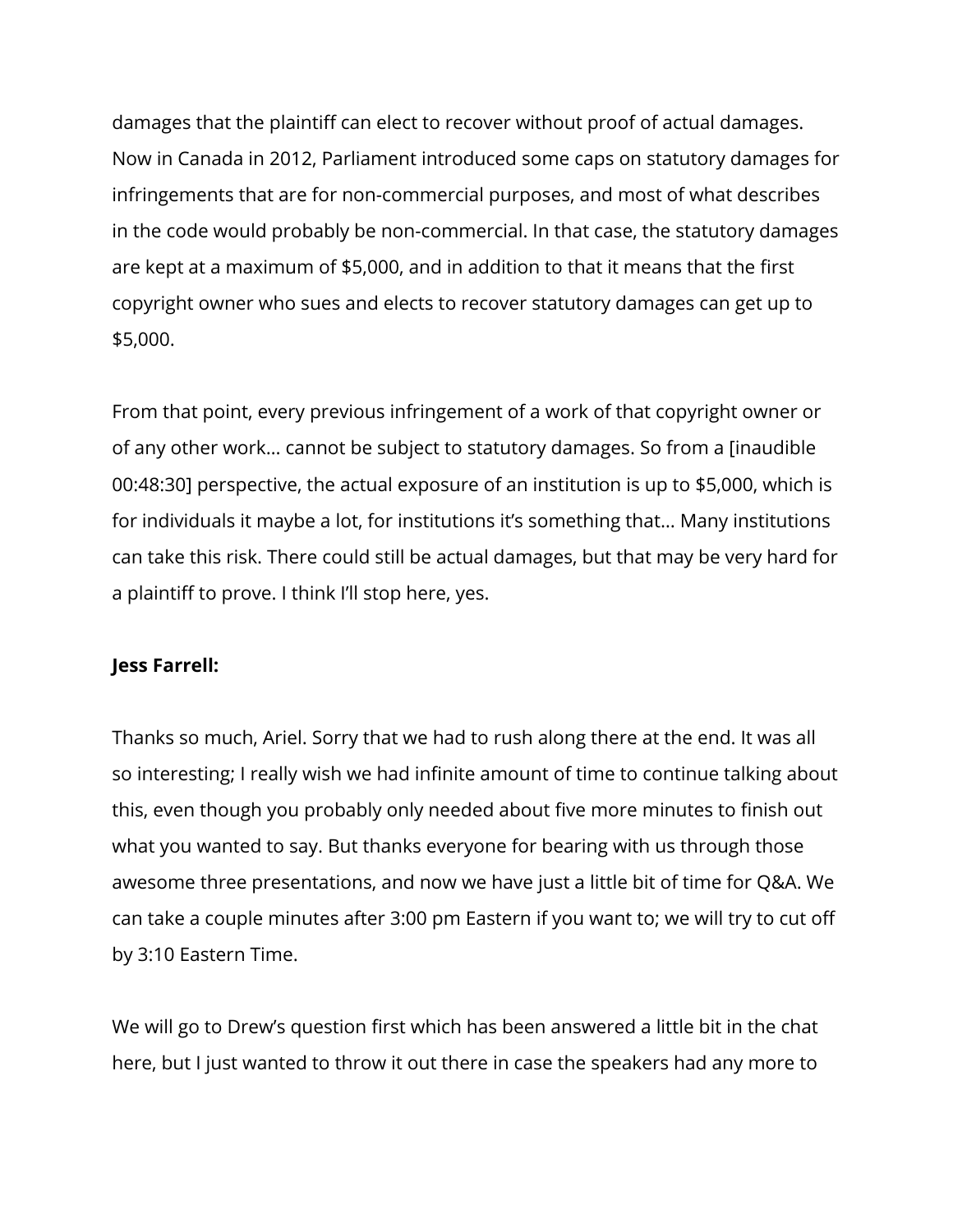add. Drew asks, "Does registering a work for copyright in the United States subject the work to fair use here, despite the company's nationality and/or where the work was performed?" Patricia helpfully jumped in and said, "Fair use can be invoked anywhere within the United States on any material form anywhere, whether or not it is registered here."

Do we have anything else that the speakers want to say about that?

# **Peter Jaszi:**

That's a very good answer, that's this principle of national treatment that I identified earlier. The rules that apply to uses that occur in a country or that are subject to a country's law are not sensitive to the question of where the material comes from. The question is a question of where it's used. Sometimes that can be a complicated question, because it can be used in more than one place. If one were to set up an emulation… tool, for example, and make it available to researchers all over the world, then there would be some question about whether or not the laws of all those countries where the researchers sit were relevant, and that's where the conflicts of laws rules that tend to focus attention on where the project is based are so important and so encouraging. There's a lot of interesting material here, and I think an awful lot of good news for Canadian practitioners in what we've heard so far. What are some other questions?

#### **Jess Farrell:**

Attendees, please continue to type up in the chat there if you want to jump in and ask a question. I just thought we could jump back to these great questions that Tim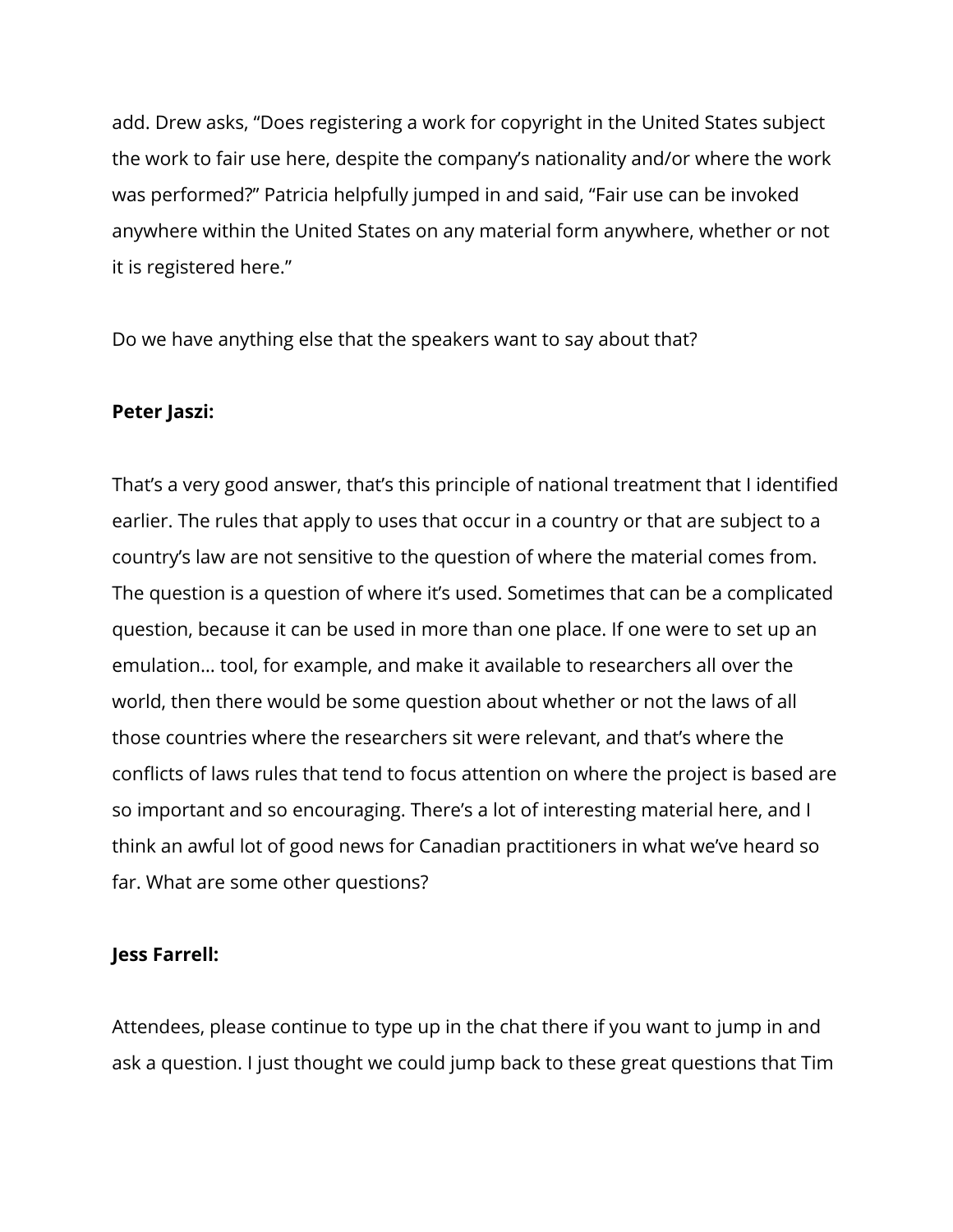proposed about the Canadian context, and see if there's anything here that we wanted to dig into a little bit more after Ariel's presentation. We were just getting at the second one about what kind of issues might arise from network solutions where servers or disk images can be across the border. Does anyone want to chat about that a little bit more? Tim, you created these questions, so I was wondering if maybe you had some thoughts on them yourself, or if you truly were just hoping to hear from other speakers on it.

#### **Tim Walsh:**

I mean, I think I'm probably the least qualified person here to be answering legal questions, but I will say I think a lot of what Ariel said in his presentation was really encouraging for me. I think this is fantastic; I wish we had talked two years ago, but this is fantastic. But I mean, especially around this question of what's ultimately necessary for the purpose at hand, and I think where a lot of people in our field have independently come and certainly where Spin has been a big advocate for this too, is that we cannot afford, we don't have enough time, and we don't have enough technological capability individually to solve these issues of obsolescence that have occurred at this multinational, very large scale. I've been very encouraged to see projects like [Easy 00:53:10] in the United States start to address this from a collaborative angle, and I think today was very encouraging for me personally in thinking that these solutions might be able to be expanded on an international level as well. But I'm not going to actually say whether or not that's-

#### **Peter Jaszi:**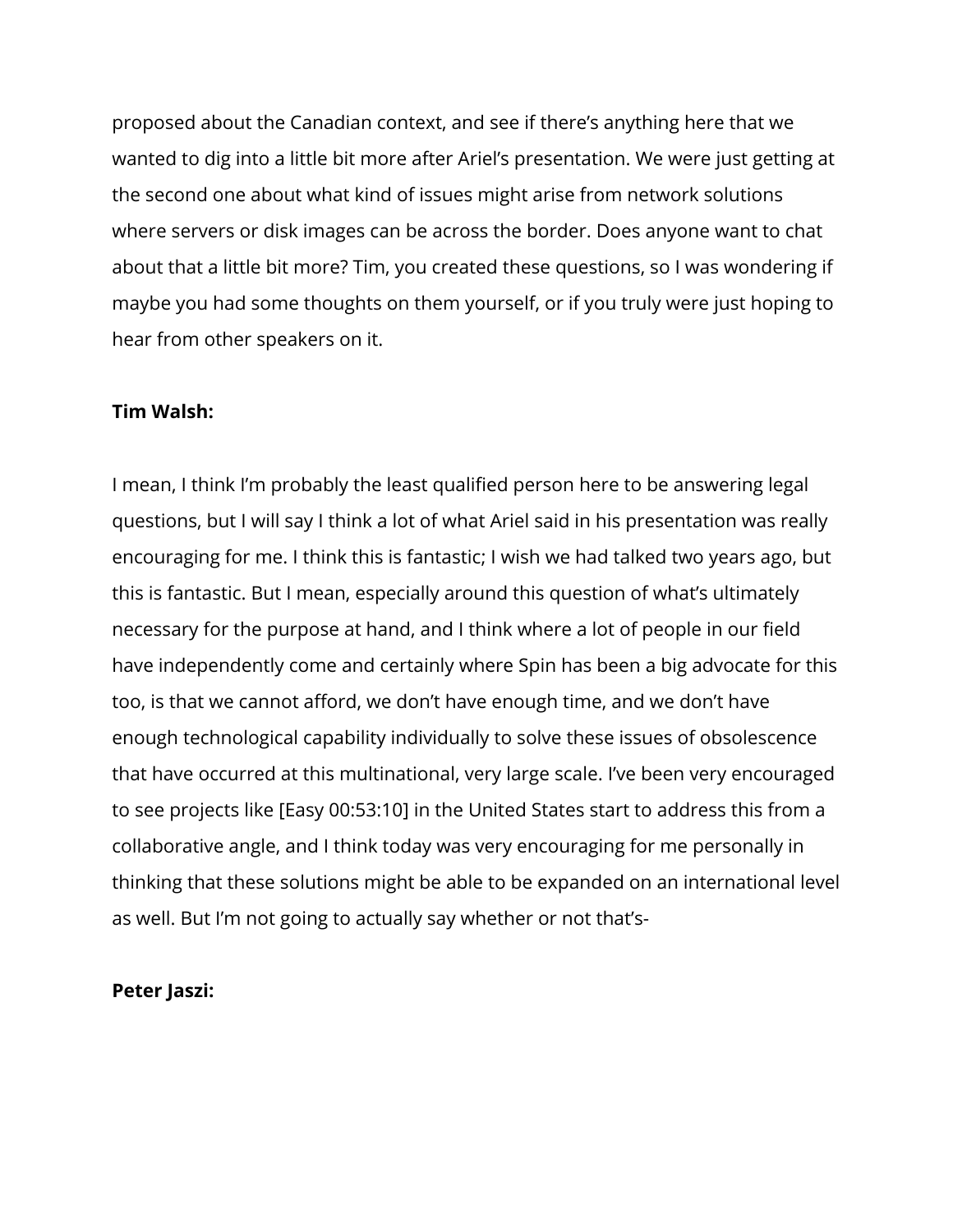I want to jump in and follow up with a question for Ariel, which is you talked earlier and so helpfully, Ariel, about the idea that reasonably necessary was the Canadian standard, as repeated in the court decisions. Do you think that the kind of economies of scale that Tim is describing, that might justify a collaborative project in which all software was both uploaded and downloaded across a network of institutions, would be likely to fit within that notion of reasonable necessity? After all, one could do it institution by collection by institution, it would just be much more expensive and time consuming. Is that reasonably necessary, do you think?

#### **Ariel Katz:**

You know, Peter, we can't answer… It's lawyers… Well, it may depend, right, so I can't give you a straightforward… But I think as a general point, is that you need to be able… When you do those kind of projects, you need to be able to articulate a good explanation of why are you doing what you're doing, and why are you doing in the way that you're doing, and why do you do it this way rather than, let's say, other way. If you can articulate and have explained why you need to do it on that scale rather than on a smaller scale, why do you need to create multiple copies for redundancy rather than a single copy… If you can explain how the architecture works and what are the practices and why it's considered good practice to create more than one copy and host more than one, because that would accomplish the purposes of preservation much better than if you do it… If you can show that you are aware of the issue and you have been thoughtful in how you designed the project, there's a reason for why you're doing in the way that you're doing, and that serves the legitimate, ultimate purpose, then it's more likely that the court will say that was reasonably necessary.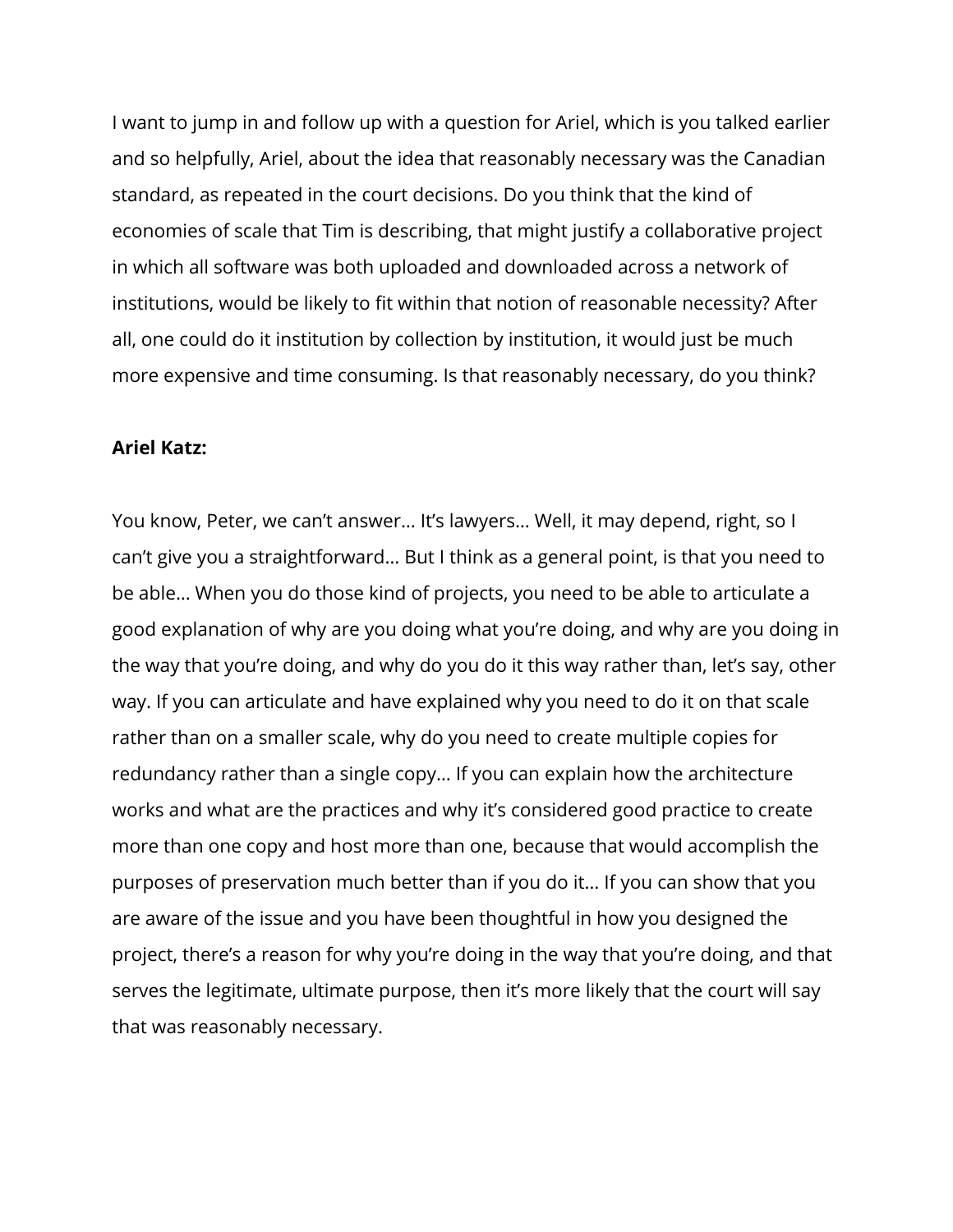Just about the cost; in one of those cases, the Alberta [inaudible 00:56:04] corporate, which involved copying by teachers, the corporate owners said, "No, copying it was not… The schools could have purchased more books…" and the Supreme Court said, the majority said, "No, that's unrealistic. If a teacher only needs to teach… If they only use an excerpt of a book, we can't expect them to buy the entire book for every student, so copying was reasonably necessary-

# **Peter Jaszi:**

That's a [inaudible 00:56:34]-

# **Ariel Katz:**

-and the cost saving was part of the equation.

#### **Peter Jaszi:**

Very helpful, thank you. I wanted… Before we have to go… First of all, other questions? Anyone wants to type a question? Since I see that [Graham Slate 00:56:55] is with us, I wanted to ask him… I realize I'm not sure we can actually get him to speak, but perhaps we can get him to type if he wants to, if there's anything that he would like to say now about the Carl Initiative to, how best put it, transpose the best practices for fair use into a Canadian guidance document. I think that's an interesting initiative in itself, highly interesting, and also potentially an interesting model for thinking about the international reach of this document more generally. Graham, is there anything you'd like us all to know?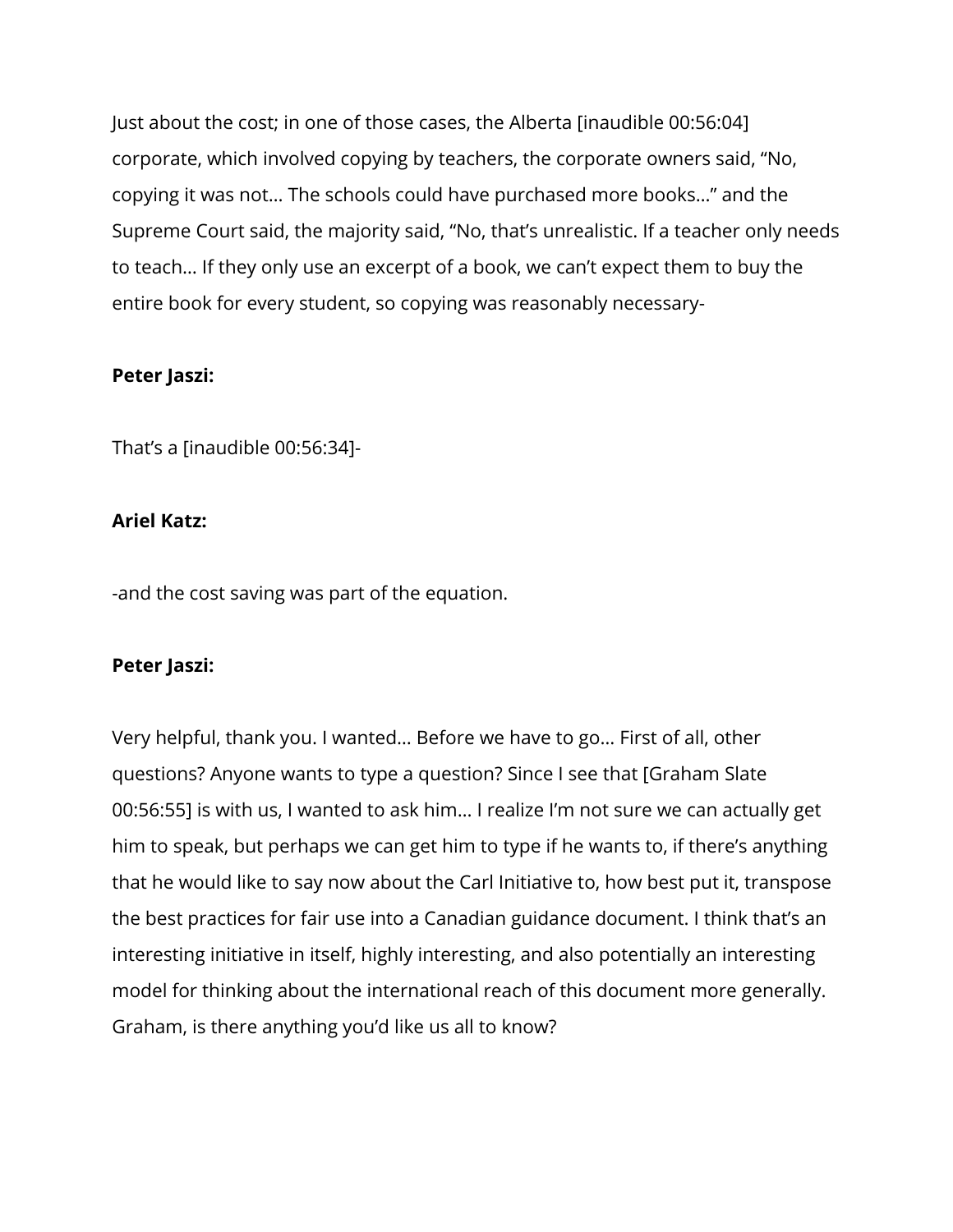#### **Graham Slate:**

Hi, Peter. Can you hear me?

#### **Peter Jaszi:**

I can.

#### **Graham Slate:**

Great, thank you very much for the prompt. I've become part of this Carl Initiative maybe over the last month… Wait, I must [inaudible 00:58:00] out of sync here. There we go, sorry about that… And we're just sort of at the early stages. I wouldn't say that… I can't really speak on behalf of Carl, but my understanding is that the commitment to do a full adaptation of the document, we're not quite at that stage yet. We're sort of investigating the feasibility of that, but you're right to point out that it's sort of… interesting insofar as developing a model of whether that is a feasible project across other jurisdictions, perhaps. That's a good point, and I think what we're going to do is while we can't recreate… I think you mentioned in one of your past webinars that it was a 15 year process developing this code, so I don't think we could-

#### **Peter Jaszi:**

Developing all of these codes.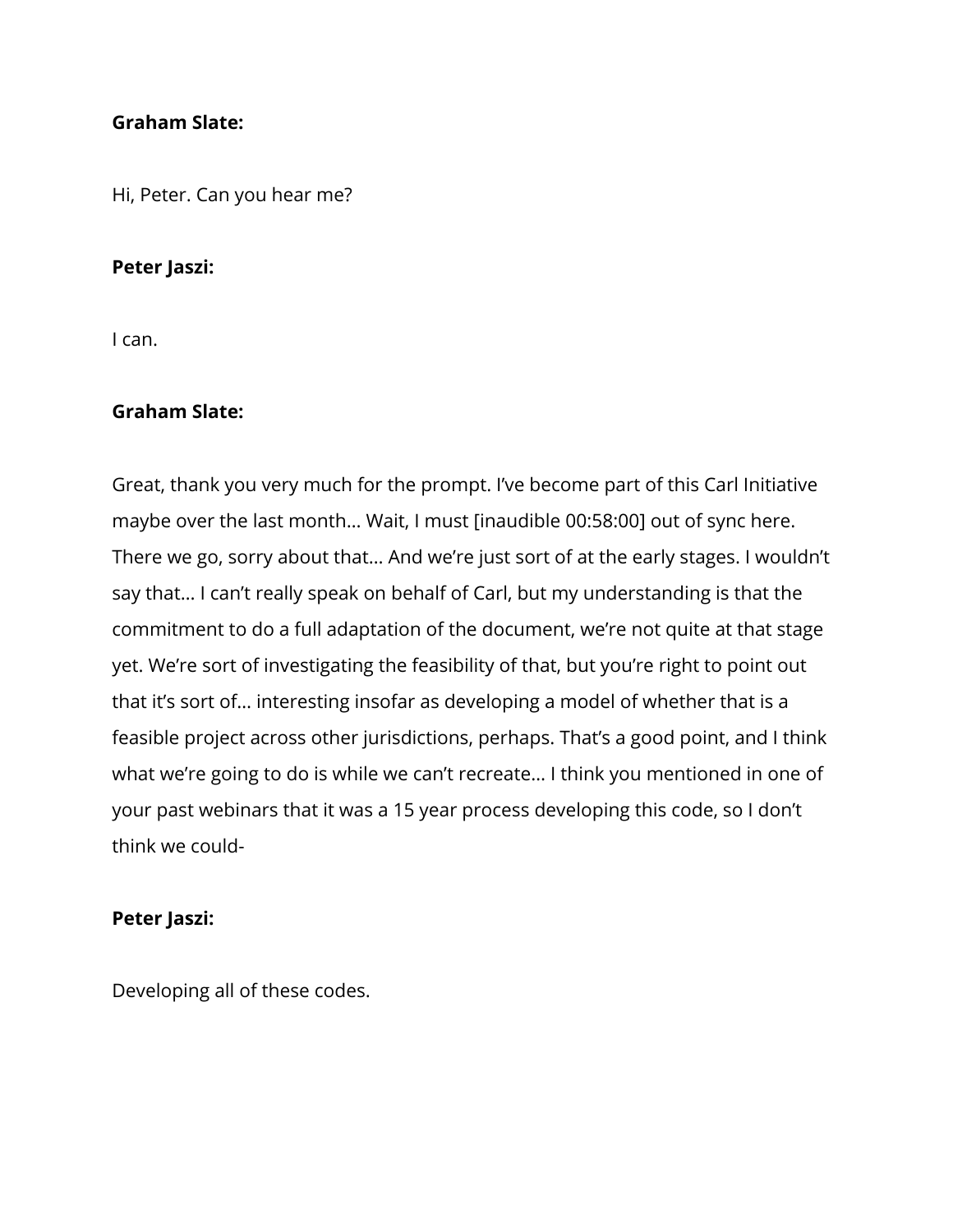#### **Graham Slate:**

Oh, all of the codes. That makes more sense.

#### **Peter Jaszi:**

Family of codes. This one was done in a year flat.

#### **Graham Slate:**

Yeah, so I think we're going to use the methodology that was laid out in the white paper about the permissions culture and software preservation. I think we're just going to sort of take that component of it and use it as a means to get in conversations with the community of practitioners and lawyers in Canada who are doing this work, encountering copyright issues in their work, and either develop a companion piece to the fair use code or do a fair dealing best practices code, if we want to call it that. I'm not sure but I think that's kind of where we're at, and we'll be giving an update on the progress report at the ABC conference in Saskatoon, which is the community conference for copyright practitioners in Canada. That's going to be happening in May, so we'll have more information to share then.

#### **Peter Jaszi:**

Graham, thank you very much. I think that's very encouraging, and I must say that I think that… what Tim had to say today underlines the urgency of the effort, and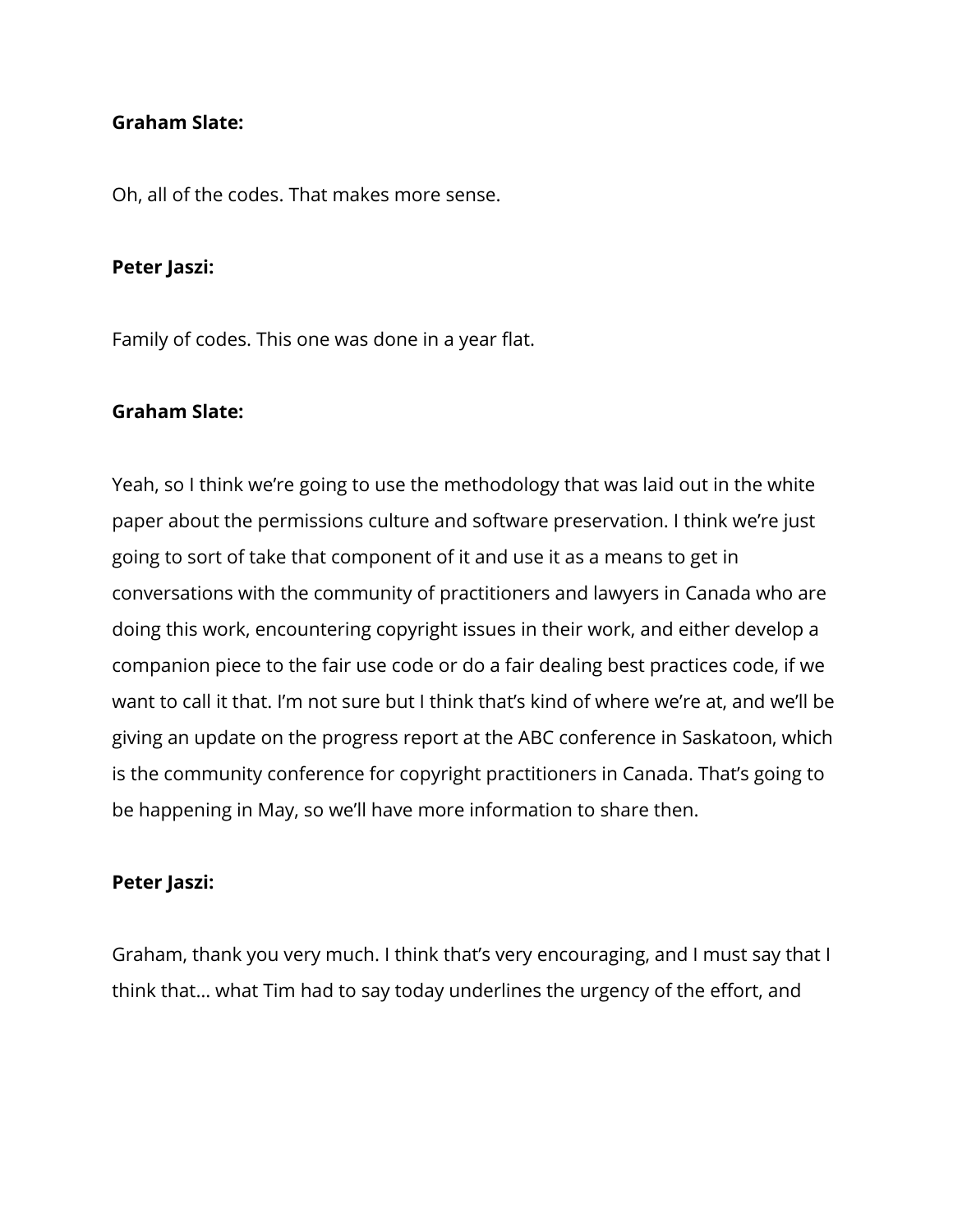that what Ariel had to say is pretty encouraging news about the feasibility of the effort.

### **Graham Slate:**

Yes, according to Ariel it seems like we're on pretty solid ground, and I love Ariel, so hi.

# **Peter Jaszi:**

As do we all. With that, last chance to type a quick question, because otherwise the curtain will descend. I do want to point out that although… unfortunately the webinar series ends today, the opportunity to be in touch with us to pose questions, either about this topic or about anything that has been developed or any ideas that have been developed in the past six weeks, continues. Anyone who has been in attendance, or for that matter anyone you know who hasn't been in attendance, is more than welcome to get in touch, and we will make an effort not only to answer questions, but to make sure that within limits those answers are made available to the whole community that has been formed thanks to your patience and your enthusiasm, and your willingness to stick through it with us through the last seven weeks. So Jessica, I'm turning it back to you. I think we may now be… As you can see, I don't want to stop, but I think [inaudible 01:01:39] an end.

# **Jess Farrell:**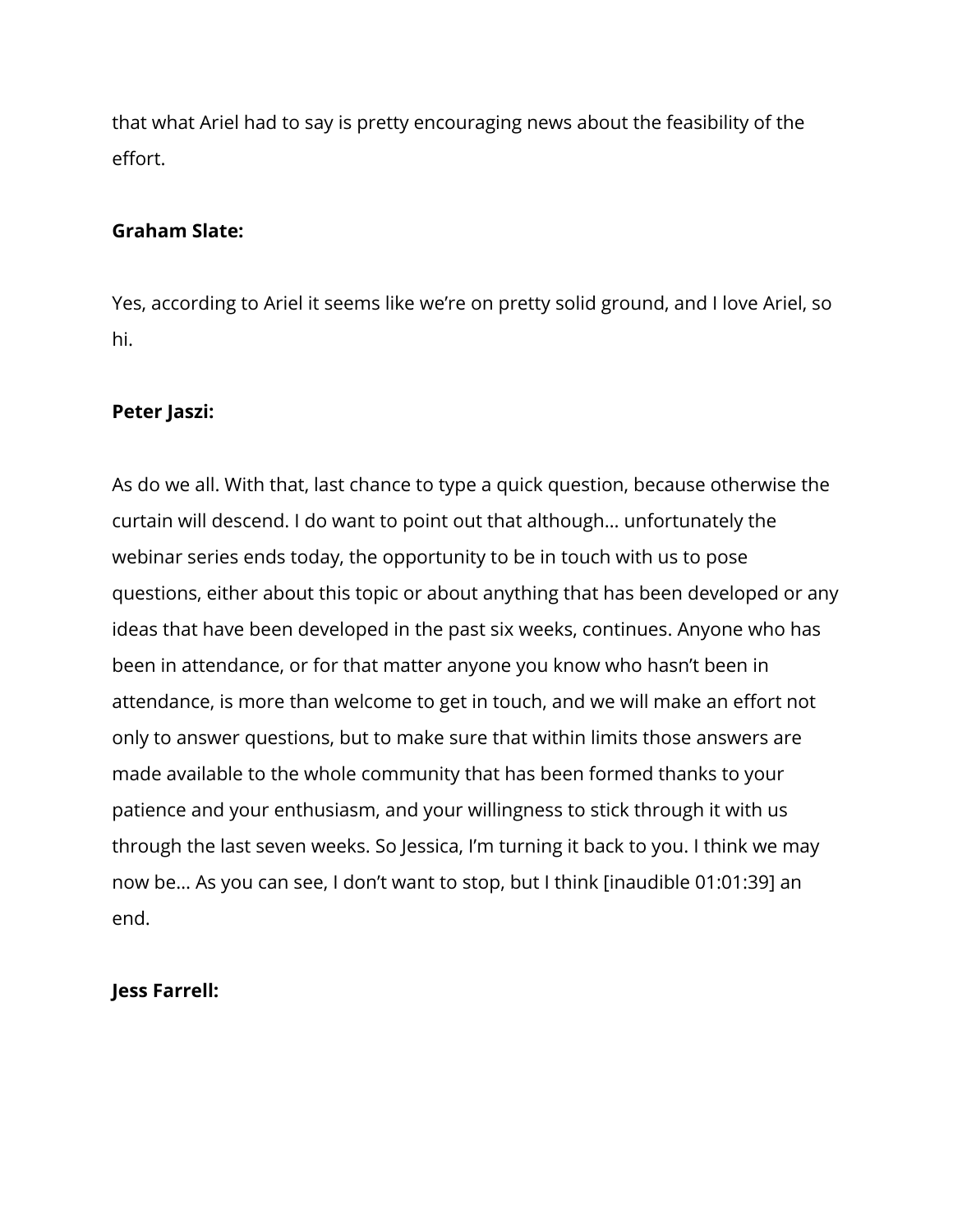It's hard to stop, it's been a wonderful seven weeks. We've covered so much and we've learned so much along the way, and I doubly endorse everything that Peter said about reaching out to anyone. You can just email me or Jessica Meyerson, and we can triage your message to the right person if you want, or if there's one of these experts you've heard from over the past seven weeks that you'd like to reach out to directly, you've welcome to do that as well. Thanks everyone, it looks like we've covered all of our questions. We appreciate-

# **Peter Jaszi:**

Please recommend us to colleagues and friends who may not have been in attendance, but who might be interested in watching online.

# **Jess Farrell:**

Yes, so huge thanks to the guests and the research team. Keep an eye out for the recordings; those are going to be up online as soon as we can possibly get them up, and you will be able to rewatch or share or whatever you would like to do with them. Thanks again everyone for attending, and for sticking around a couple minutes later so we could finalize our Q&A there.

#### **Peter Jaszi:**

Wonderful.

#### **Jess Farrell:**